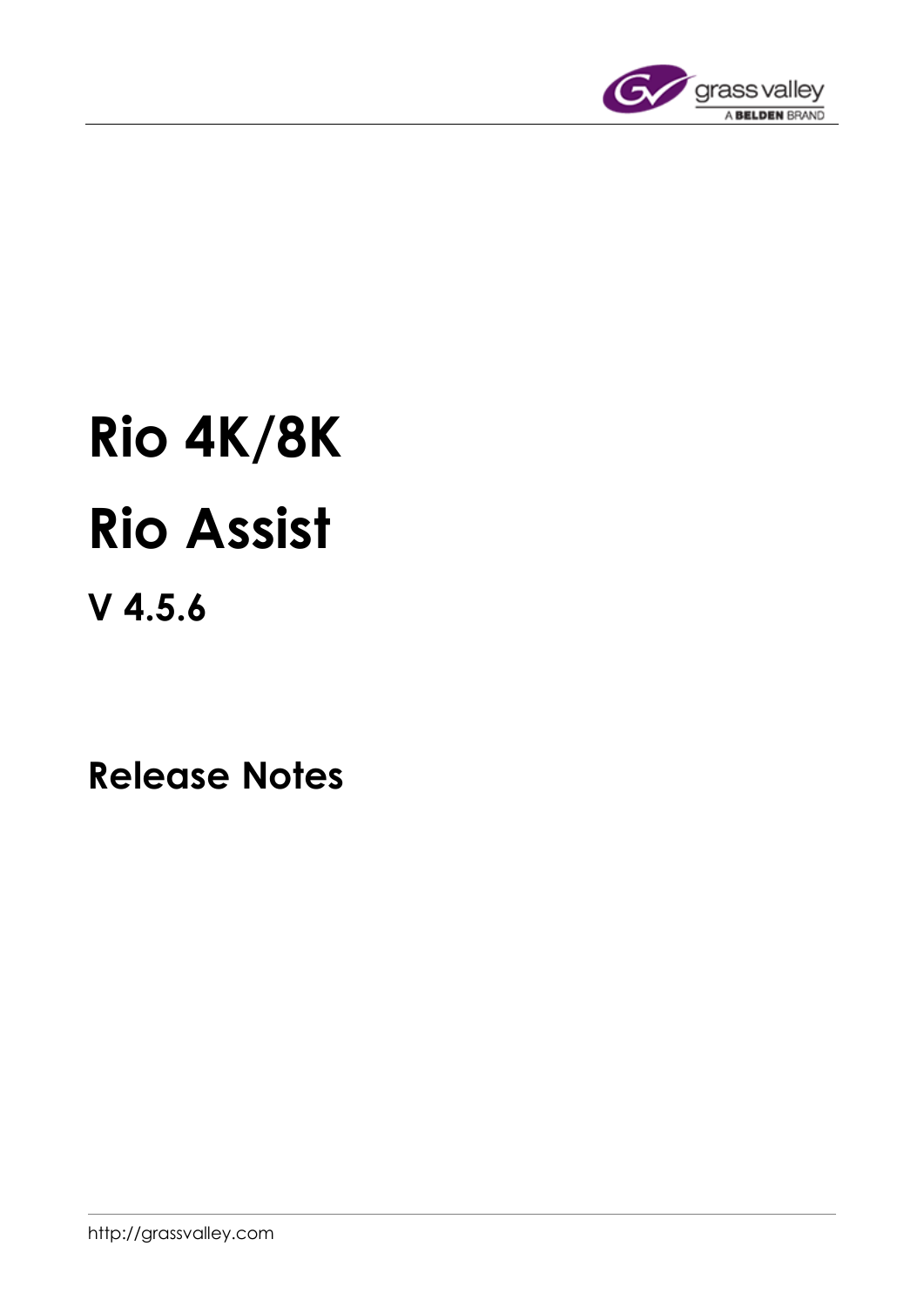# **Version History**

#### Document Name: **Rio Release Notes V4.5.6**

| <b>Version</b> | <b>Description</b>       | Date                           | Author     |
|----------------|--------------------------|--------------------------------|------------|
|                | Rio 4K/8K V4.5.3 Release | 8 <sup>th</sup> October 2018   | <b>HGP</b> |
| 2              | Rio 4K/8K V4.5.4 Release | 20 <sup>th</sup> December 2018 | <b>INS</b> |
| 3              | Rio 4K/8K V4.5.5 Release | 1st March 2019                 | <b>AJS</b> |
| 4              | Rio 4K/8K V4.5.6 Release | $11th$ March 2019              | <b>HGP</b> |
|                |                          |                                |            |
|                |                          |                                |            |
|                |                          |                                |            |
|                |                          |                                |            |

**Disclaimer:** Grass Valley Limited accepts no responsibility for the accuracy of the information contained herein and reserves the right to change the contents without prior notice.

This document does not form part of the product's technical or functional specification and does not form part of any contractual agreement.

Any problems with install or operation of this software should be reported to the Grass Valley Support Department where a representative will assist with the issue.

<https://www.grassvalley.com/support/sam/>

Copyright © 2019 Grass Valley, A **BELDEN** BRAND

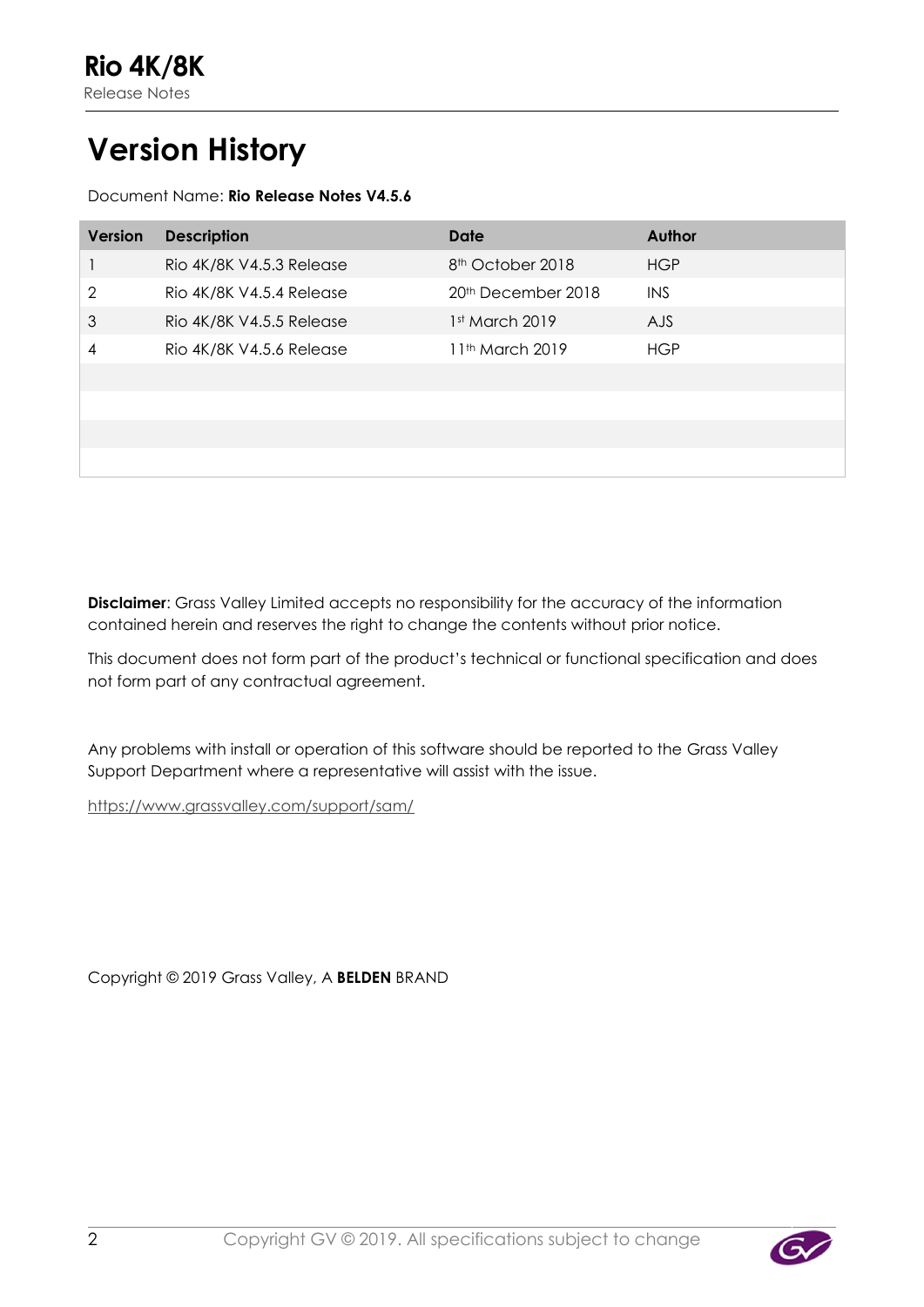# **Contents**

| <b>Software Release Details</b>                      | 5  |
|------------------------------------------------------|----|
| Release Scope & Supported Products                   | 5  |
| <b>Product Overview</b>                              | 6  |
| <b>Installation</b>                                  | 7  |
| Required software                                    | 7  |
| Associated or optional software                      | 7  |
| Driver Requirements (minimum)                        | 8  |
| Minimum PC Specification                             | 9  |
| License                                              | 9  |
| <b>Important Information</b>                         | 10 |
| Quicktime Vulnerability Issues                       | 10 |
| Support for Maxwell "M" and Pascal "P" CUDA cards    | 10 |
| Neo and Neo Nano workstation software                | 10 |
| <b>Base Compatibility</b>                            | 11 |
| <b>Archive Compatibility</b>                         | 11 |
| <b>Render Compatibility</b>                          | 11 |
| Associated documentation                             | 11 |
| <b>Changes this Release</b>                          | 12 |
| Issues Resolved in V4.5.5 to V4.5.6                  | 12 |
| Issues Resolved in V4.5.4 to V4.5.5                  | 12 |
| Issues Resolved in V4.5.3 to V4.5.4                  | 12 |
| Issues Resolved in V4.4.15 to V4.5.3                 | 12 |
| Issues Resolved in V4.4.1 to V4.4.15                 | 12 |
| <b>Known Issues and limitations</b>                  | 17 |
| <b>Previous releases</b>                             | 20 |
| New Features and Enhancements in V 4.4.1 to V 4.4.15 | 20 |
| New Features and Enhancements in V4.4.0              | 22 |
| New Features and Enhancements in V4.3.0              | 22 |
| New Features and Enhancements in V4.0.0              | 22 |
| <b>Other Information</b>                             | 23 |
| Windows 10 support                                   | 23 |

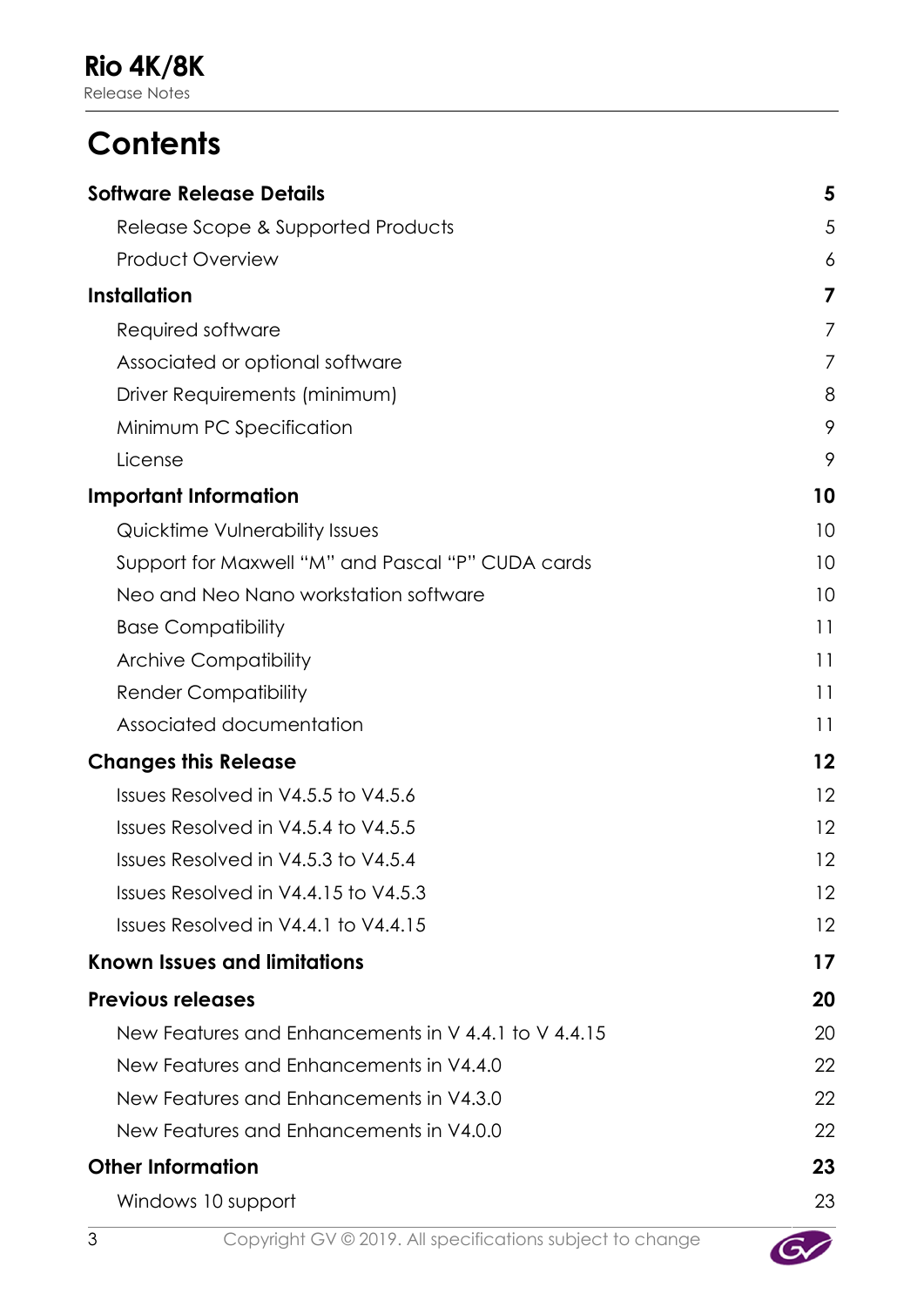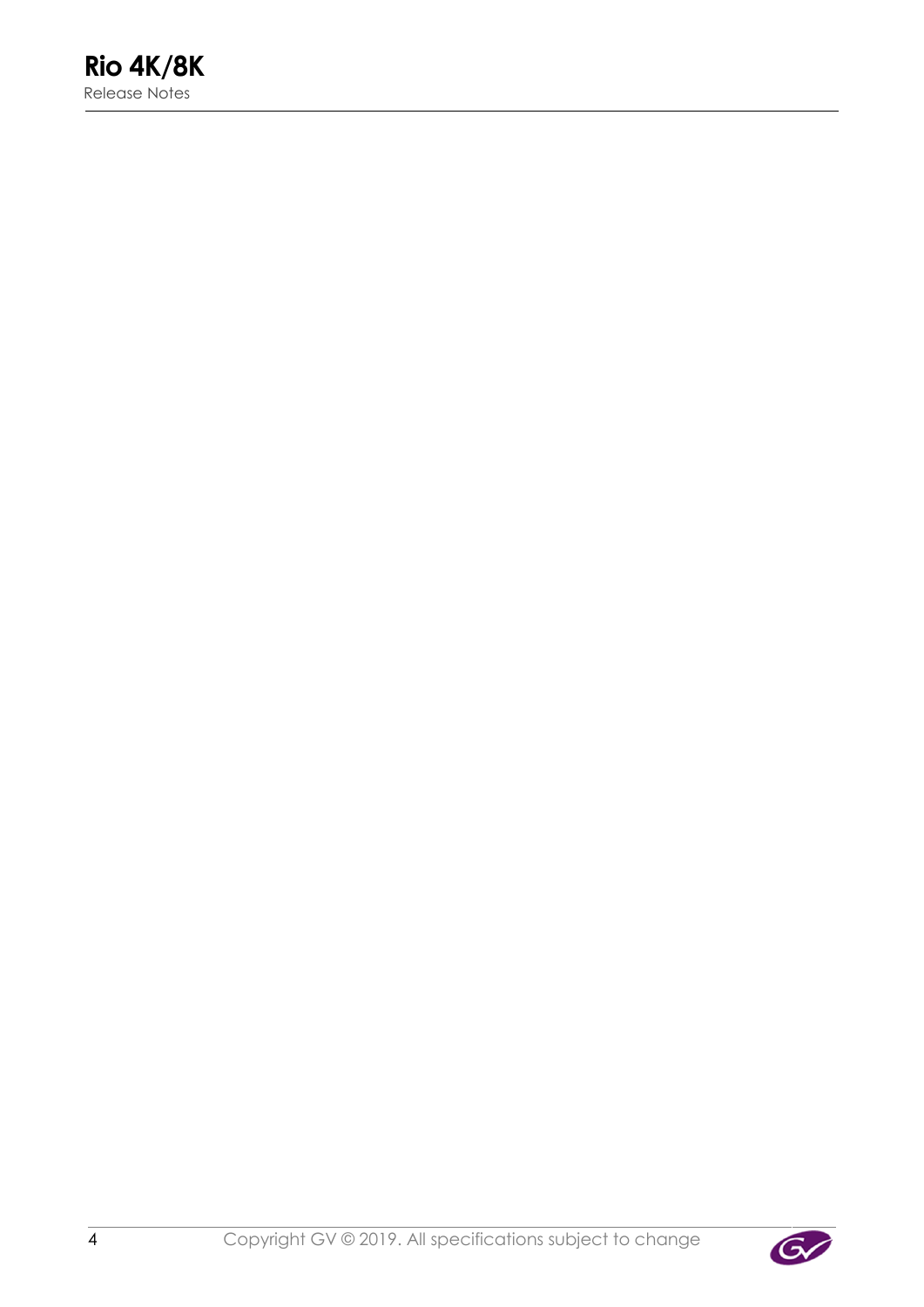# <span id="page-4-0"></span>**Software Release Details**

| <b>Release Description</b> | V4.5.6 is a bug fix release for Quantel Rio 8K, 4K & 2K, Rio Assist and Quantel<br>Rio Connect only.                                         |
|----------------------------|----------------------------------------------------------------------------------------------------------------------------------------------|
| <b>Release Type</b>        | Bug Fix release                                                                                                                              |
| Customer                   | n/a                                                                                                                                          |
| This version               | $V$ 4.5.6                                                                                                                                    |
| <b>Release Date</b>        | $11st$ March 2019                                                                                                                            |
| <b>Other Notes</b>         | System Drivers – Please note that the Sentinel Driver v7.5.9 is required to use<br><b>Windows 10</b>                                         |
|                            | https://sentinel.gemalto.com/sentinel-drivers/                                                                                               |
|                            | Note the Version required, USB only no need to install parallel:                                                                             |
|                            | Base, Desk and Dict folders are compatible with V4.3.0 and V3.1 rev 1.<br>This database schema is NOT compatible with V3.0 rev 1 or earlier. |

### <span id="page-4-1"></span>**Release Scope & Supported Products**

|   | <b>System Component</b> |
|---|-------------------------|
| ✔ | Quantel Rio 2K          |
| ✔ | Quantel Rio 4K          |
| ✔ | Quantel Rio 8K          |
| ✔ | Rio Assist              |
| ✔ | Rio Gateway             |
| ✔ | Neo Workstation Server  |
|   |                         |

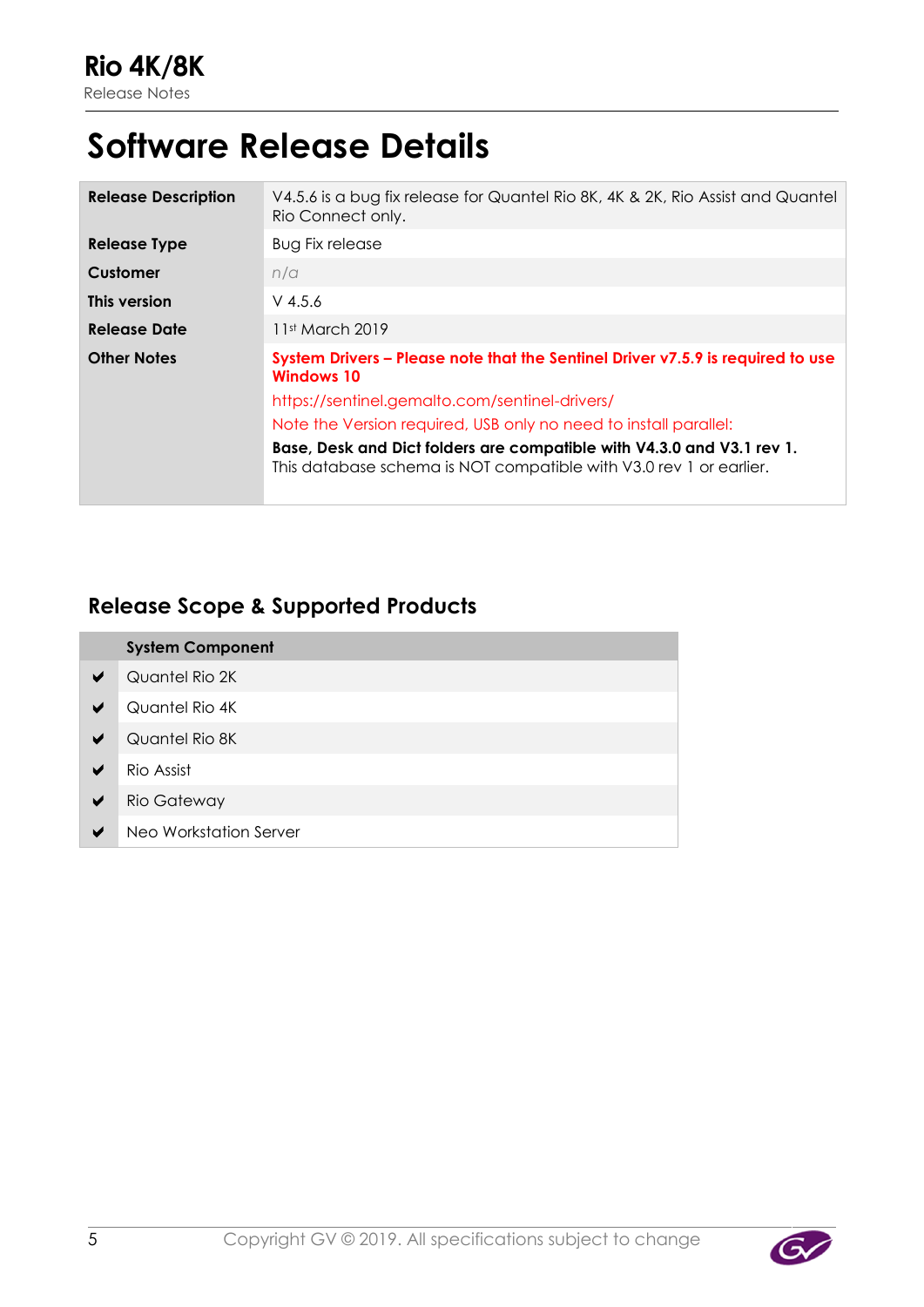#### <span id="page-5-0"></span>**Product Overview**

The Rio range offers a choice of software or turnkey high quality editing, colour and finishing systems running on standard PC hardware. The Rio range provides SD, HD, 2K, 4K, 6K, 8k stereo3D and high-frame rate support.

The comprehensive integrated toolset includes conform, colour, editing, effects, text, paint and multi-format versioning enabling Rios to complete a wide range of post production tasks. Quantel Rio efficiently handles today's digital capture formats such as RED, XAVC, Sony F65, SStP, ARRI, Canon, Apple ProRes and easily integrates Into data-centric post pipelines.

#### **A Rio 4K offers a wide range of configuration choices**

- Available as software only or as a turnkey solution with various options
- Storage architecture local workspace, SAN, NAS or a combination
- Support for up to 1 or 2 Tesla P100 GPUs
- Grading control surface Neo, Neo Nano or no panel at all
- File and Video workflow

#### **Key Features**

- Dolby Vision Support
- Production Compression Codec
- Runs on commercial off the shelf (COTS) hardware
- Supports HDR and native colour space media (providing wider colour gamuts) with 32-bit floating-point or 16-bit half-float processing
- Uses Nvidia Maximus multi-GPU technology for maximum interactive performance
- Includes Edit, MLTFX, Effects (including Paint), Utilities and Scribe modules
- Real-time interactive operation on images up to 6K 16 bit and beyond

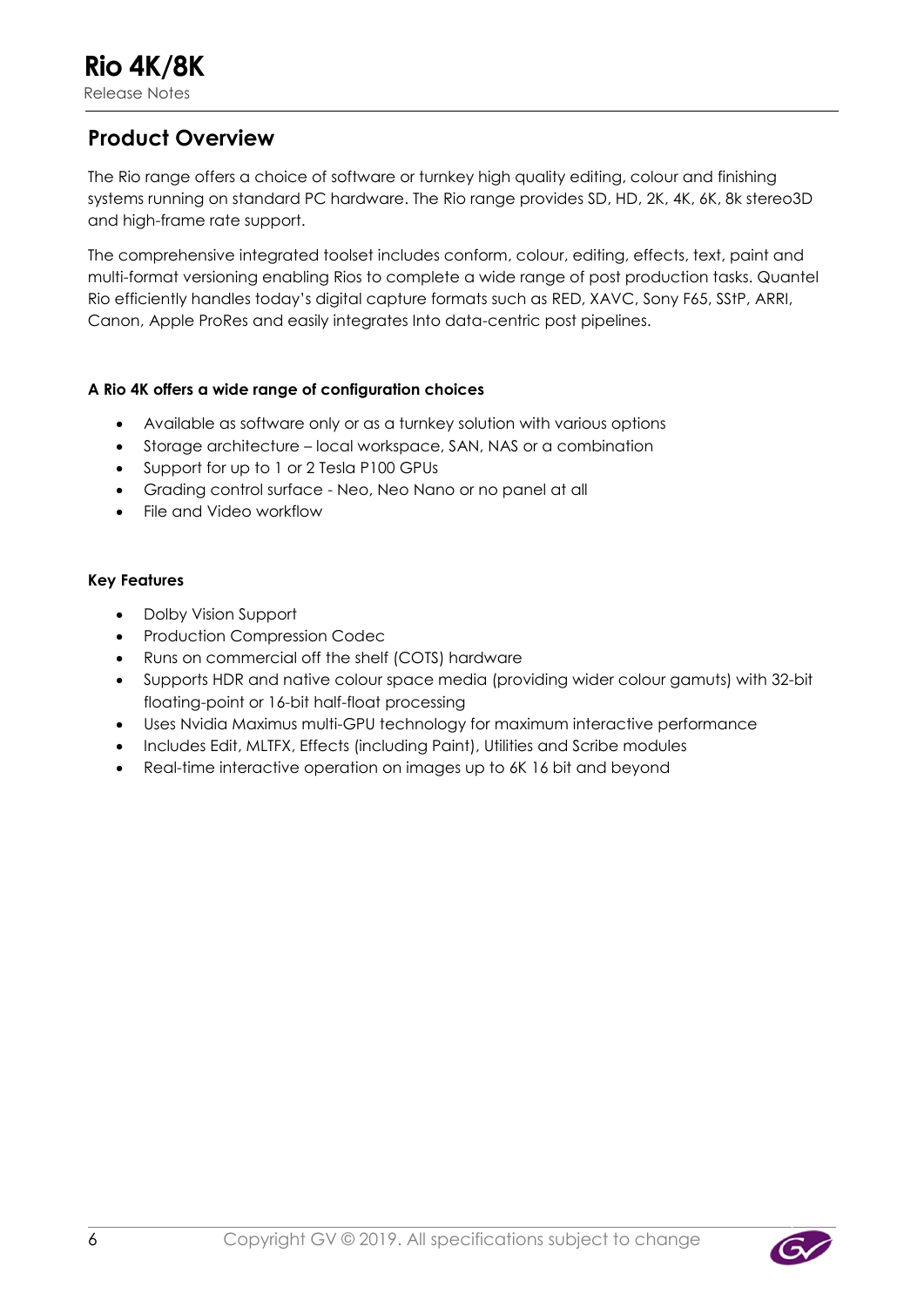# <span id="page-6-0"></span>**Installation**

Windows 7 or Windows 10 64bit is required to run this software. An engineer may be required to do this upgrade.

**You will need to run the installation program, setup.exe, and the software as administrator.** 

### <span id="page-6-1"></span>**Required software**

| <b>Name</b>                   | <b>Description</b>                                                                                                                                   |
|-------------------------------|------------------------------------------------------------------------------------------------------------------------------------------------------|
| DirectX 11                    | x64 application requires DirectX 11 to be installed the installer will<br>install if the system is found to be running an earlier version of DirectX |
| <b>Internet Explorer 8</b>    | Internet Explorer 8 or later (even if not network connected) needs to<br>be installed or else the software will not run up                           |
| <b>QuickTime 7 Essentials</b> | QuickTime 7 Essentials needs to be installed for .MOV file support                                                                                   |
| <b>Windows Media 11</b>       | Windows Media 11 or later needs to be installed                                                                                                      |
| DotNet 3.5                    | Windows .Net Framework 3.5 or Later                                                                                                                  |
| Adobe Acrobat Reader          | Adobe Acrobat Reader V6.0 or Later                                                                                                                   |

### <span id="page-6-2"></span>**Associated or optional software**

| <b>Name</b>              | <b>Description</b>                              | <b>Version</b> |
|--------------------------|-------------------------------------------------|----------------|
| <b>Dolby Vision CMU</b>  | Dolby Vision external unit                      | 2.6 or later   |
| Neo Workstations Server  | GV software for Neo/Nano Workstation PC (Win7)  | V4.5.3         |
| <b>Media Transformer</b> | 'deliver to' connectivity for sQ server systems | $V5.4$ rev 5   |
| edlaaf.exe               | CMX 3600 list convertor to AAF                  | V54.0          |
| agf2edl.exe              | AAF list convertor to CMX 3600 format           | V2.14          |
| nclaaf.exe               | Negative Cut List convertor to AAF              | V10.0          |
| stlaaf.exe               | Subtitle List Convertor to AAF                  | V3.0           |
| XMLDir.exe               | QXMLNet clip bin query utility                  | X5.4.0         |
| XMLTool.exe              | QXMLNet clip combining utility                  | X5.4.0         |
| XMLPut.exe               | <b>QXMLNet clip import utility</b>              | X5.4.0         |
| XMLGet.exe               | QXMLNet clip export utility                     | X5.4.0         |
| <b>XMLArchin.exe</b>     | <b>QXMLNet archive in utility</b>               | X5.4.0         |
| <b>XMLArchOut.exe</b>    | <b>QXMLNet archive out utility</b>              | X5.4.0         |

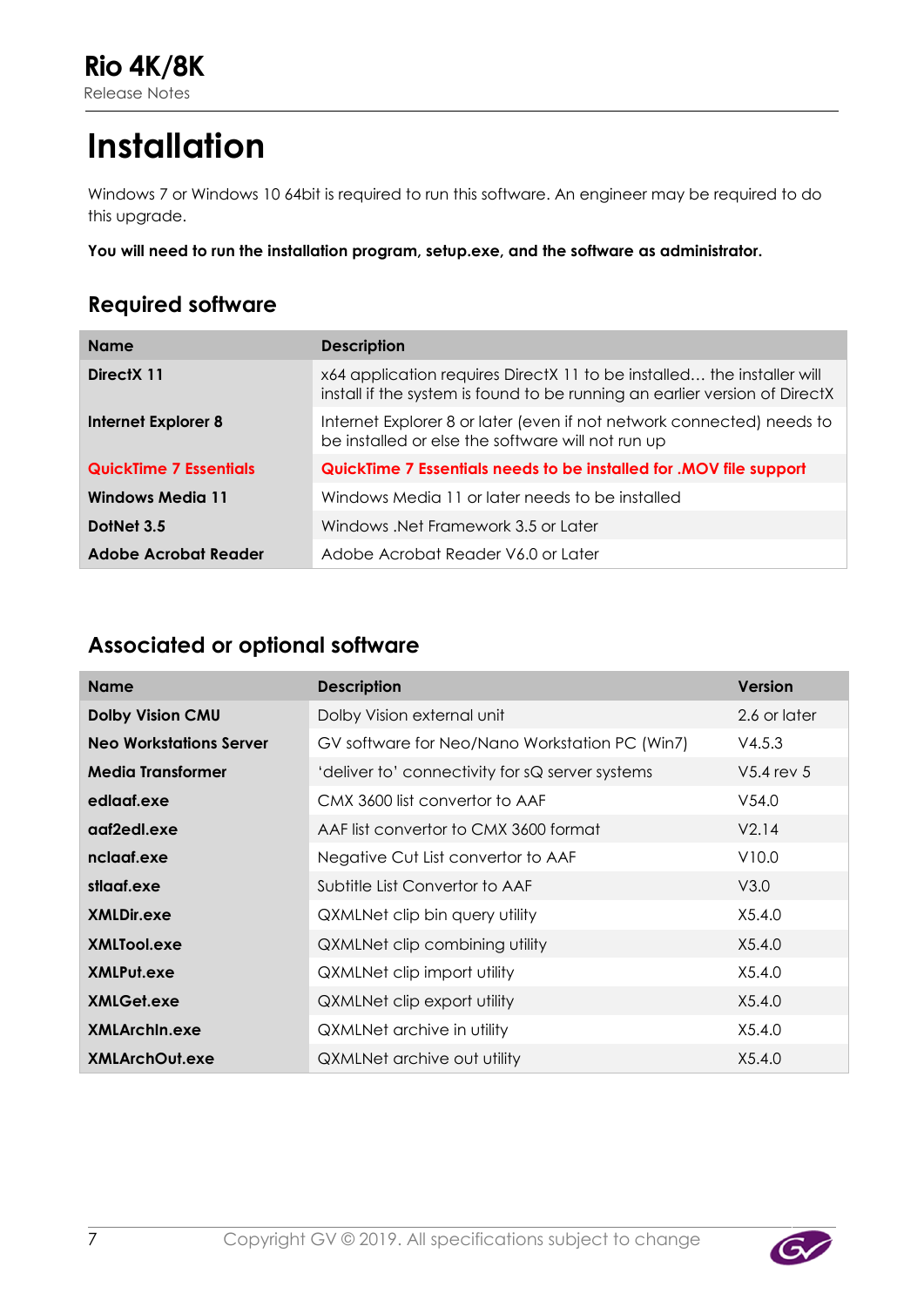#### <span id="page-7-0"></span>**Driver Requirements (minimum)**

| <b>Name</b>                                                  | <b>Description</b>                                                                                                                                   |                             |  |  |  |
|--------------------------------------------------------------|------------------------------------------------------------------------------------------------------------------------------------------------------|-----------------------------|--|--|--|
| <b>Sentinel Driver</b><br>n Vidia Tesla driver<br>(P series) | V7.5.9<br>385.08-tesla-desktop-win10-64bit-international-whal                                                                                        |                             |  |  |  |
| nVidia Tesla driver<br>(K series)                            | 385.08-tesla-desktop-win8-win7-64bit-international-whal<br>385.08-tesla-desktop-win10-64bit-international-whal                                       |                             |  |  |  |
| nVidia Geforce GTX driver                                    | 385.41-desktop-win8-win7-64bit-international-whal<br><b>385.41</b> -desktop-win10-64bit-international-whal                                           |                             |  |  |  |
| nVidia Quadro driver<br>(Quadro and M series)                | 377.55-quadro-grid-desktop-notebook-win8-win7-64bit-international-<br>whal<br>377.55-quadro-grid-desktop-notebook-win10-64bit-international-<br>whal |                             |  |  |  |
| <b>AJA Corvid Ultra driver</b>                               | ntv4driver-2.5.0.253.msi, Firmware v65                                                                                                               |                             |  |  |  |
| AJA Kong 3G driver                                           | ntv2driver-12.3.7.85.msi, Firmware v124                                                                                                              |                             |  |  |  |
| AJA Kong 4 driver                                            | ntv2driver-12.3.7.85.msi, Firmware v44                                                                                                               |                             |  |  |  |
| AJA Corvid 88 driver (4k Rio)                                | ntv2driver-12.1.4.146.msi, Firmware v25                                                                                                              | (from v3.1 rev 1 installer) |  |  |  |
| AJA Corvid 88 driver (8k Rio)                                | ntv2driver-12.1.4.146.msi, Firmware v25                                                                                                              | (from v3.1 rev 1 installer) |  |  |  |
| eVidIO2 card driver                                          | v17                                                                                                                                                  |                             |  |  |  |
| <b>PCi QLink driver</b>                                      | 3.3.0.0                                                                                                                                              |                             |  |  |  |
| <b>Wacom Intuos 5 driver</b>                                 | WacomTablet 6.3.9w3.exe                                                                                                                              |                             |  |  |  |
| <b>Serial Card (VTR) driver</b>                              | CDM 2.06.00 WHQL Certified.zip                                                                                                                       |                             |  |  |  |
| <b>RED Rocket-One driver</b>                                 | RED driver 2.1.23.0, Firmware 1.1.18.0                                                                                                               |                             |  |  |  |
| <b>Red Rocket-X driver</b>                                   | RED driver 2.1.31.0, Firmware 1.4.1.16                                                                                                               |                             |  |  |  |

**IMPORTANT:** On boot of the Rio software the user will be prompted to update the AJA output device driver and firmware (if it has not already been done).

Driver and matched Firmware for each software build can be found in… C:\Data\ {Product}\DLL\_Data\Quantel\AVIO3PCardDriver Install instructions for Driver and Firmware can be found in the above folder (readme.txt)…

#### **Note: Corvid 88 Driver ntv2driver-12.3.7.85 and Firmware v32 has an issue with horizontal line noise - GENQ-22773**

Therefore we advise that all Corvid 88 installations are DOWNGRADED to Driver ntv2driver-12.1.4.146 and Firmware v25.

The above 'downgrade' version is not included in V 4.5.3 software.

Driver and firmware must been installed from V 3.1 or V 3.0 software.

(this issue ONLY affects AJA Corvid 88 hardware)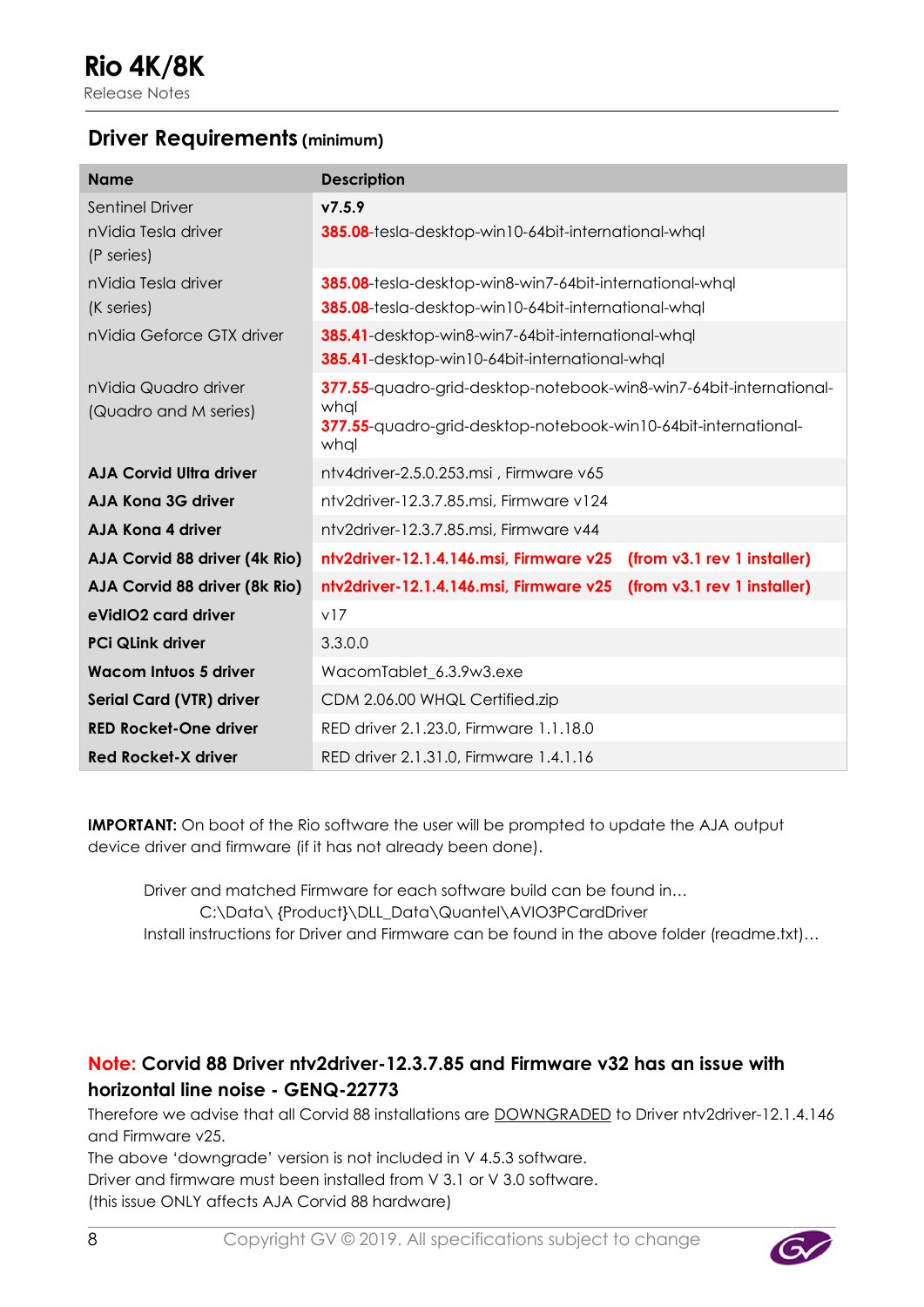### <span id="page-8-0"></span>**Minimum PC Specification**

Please see the **Pablo Rio SW Installation Guide 2140-57-010** document for the latest hardware recommendations.

Please see the **Pablo PA Installation & User Guide 2140-57-016** document for the latest hardware recommendations.

#### <span id="page-8-1"></span>**License**

A V4 license will be required for this release.

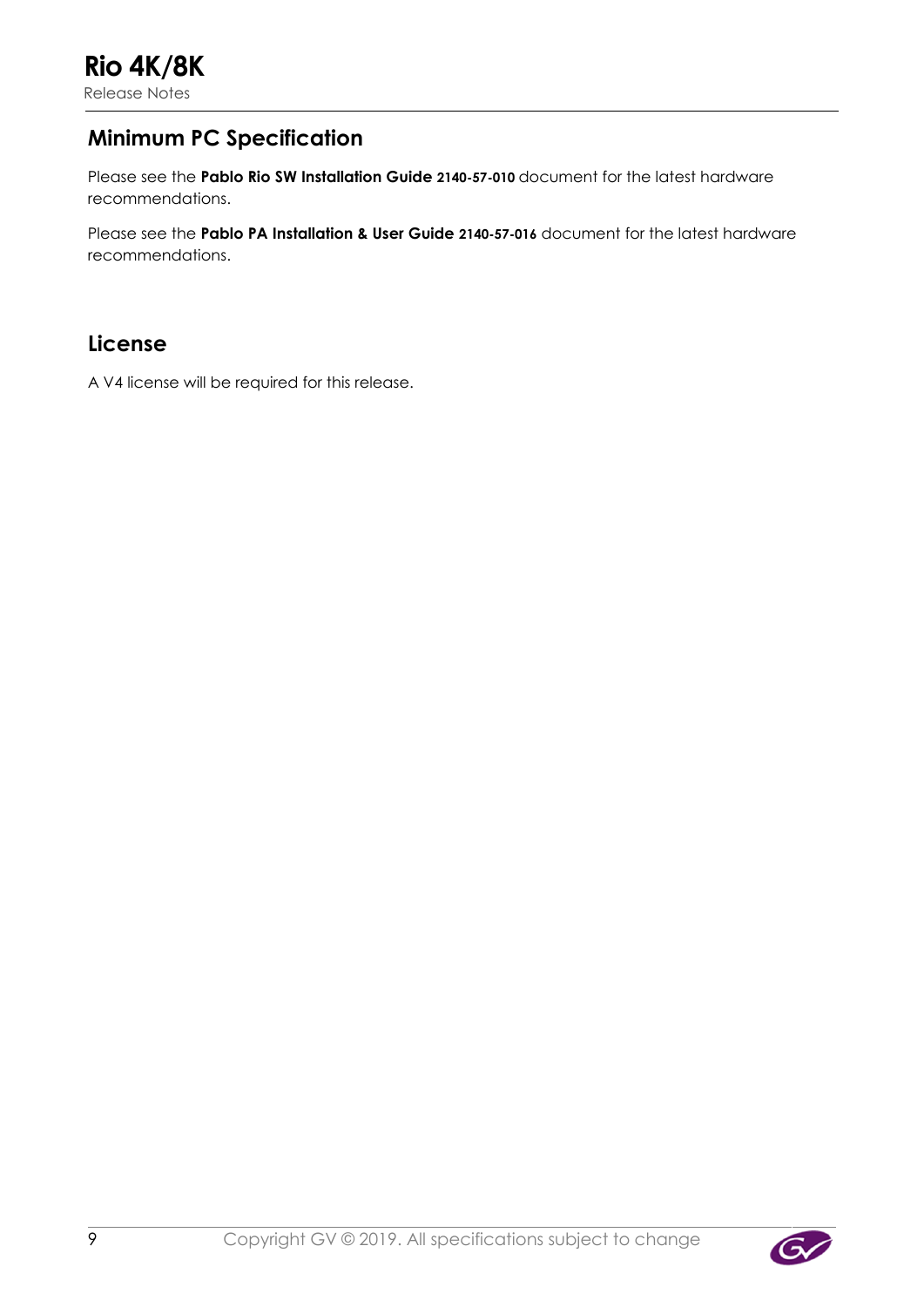# <span id="page-9-0"></span>**Important Information**

#### <span id="page-9-1"></span>**Quicktime Vulnerability Issues**

The current Grass Valley editing/finishing products that may be affected are Rio, Qube, sQ Edit, sQ Cut (with I/O), QTube Edit and Marco.

Also The broadcast products sQ EditX, sQ CutX (with I/O), Live Touch Client, sQ Play and sQ Record.

All of these have an I/O menu that support the import/soft mount of Quicktime files using the Quicktime codecs.

To enable this support the end user needs to have accepted the end user license agreement and installed the Quicktime player.

Grass Valley are currently researching an alternative to having the Quicktime installed and will have an alternative solution for IBC.

In the interim for current systems it is recommended that Quicktime is re-installed with only the Quicktime Essentials selected.

This will minimise the Quicktime player vulnerability, but will not eliminate it.

For new installations where the ability to import Quicktime files is still required then only the Quicktime Essentials should be selected from the installer.

For further information please contact the Grass Valley Support Department <https://www.grassvalley.com/support/sam/>

### <span id="page-9-2"></span>**Support for Maxwell "M" and Pascal "P" CUDA cards**

V4.3.0 adds support for Maxwell "M" & Pascal "P" CUDA cards.

#### <span id="page-9-3"></span>**Neo and Neo Nano workstation software**

The installable package includes Neo Workstation software for completeness. No Update to Neo Workstation software is required when upgrading from V2.1 rev 4 to V4.5.3

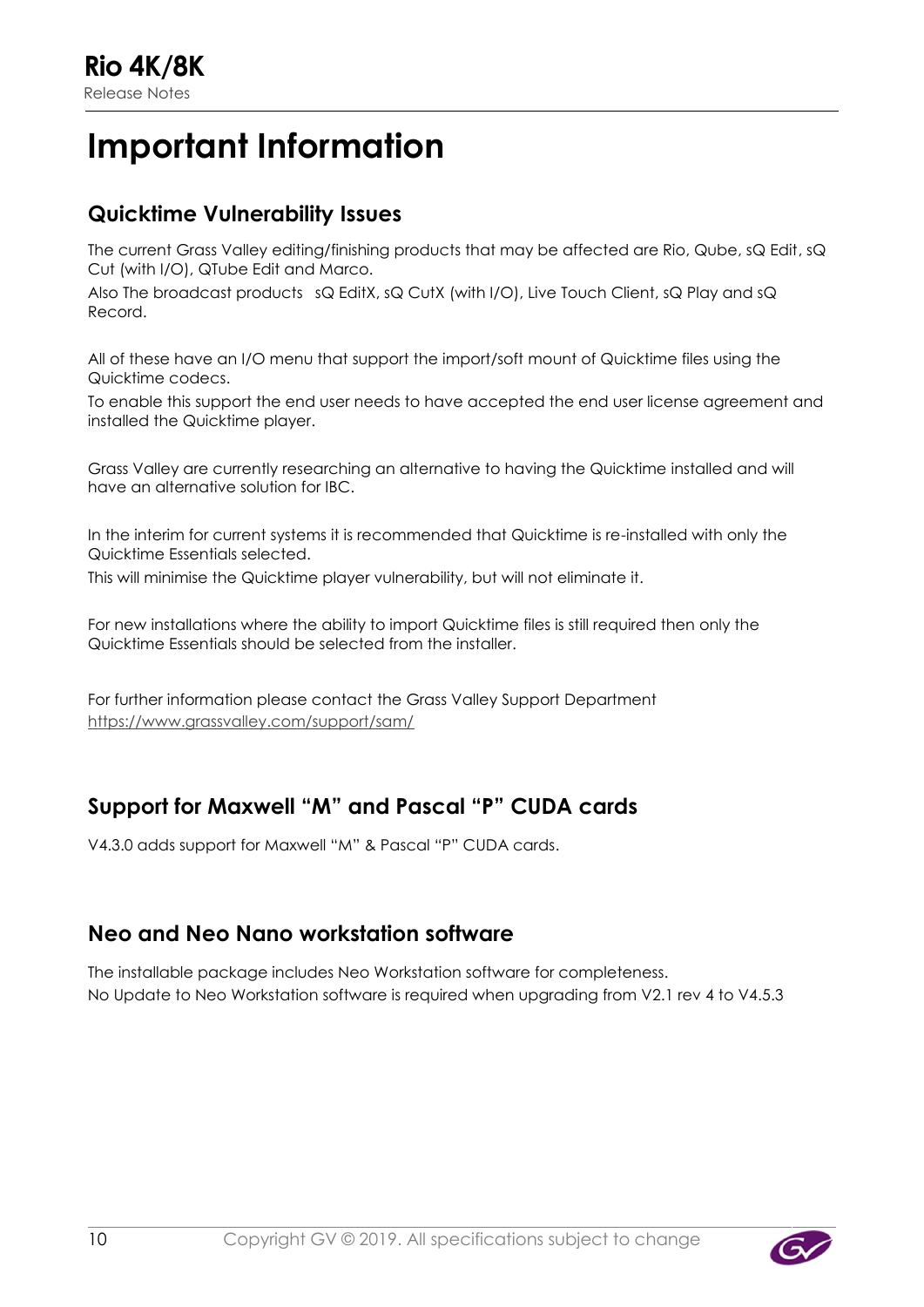### <span id="page-10-0"></span>**Base Compatibility**

#### **Base, Desk and Dict folders are compatible with V3.1 rev 1.**

V3.1 rev 1 was a major release and requires a database schema change. After installation the first run up will migrate the base, desk and dict folders automatically creating a back-up of the original ones.

- **NOTE :** v4.5.3 compressed clips are not backwardly compatible with V 4.4 or earlier versions. A compressed clip becomes UNDEFINED and displays as noise with V4.4 or earlier versions.
- **NOTE :** RAW colour space causes some clips to be tagged as 'raw', this becomes 'unknown' if the database is used in V4.0.0 or V3.1 rev 1. For this reason V4.3.0 will copy the V4.0.0 database and then update it to use 'raw' colour space leaving a copy of the V4.0.0 database if the user wishes to down grade.

*Note.*

*1) ONLY NEW material will be updated to use 'raw' colour space (if applicable) 2) Any new / modified material will not be in the copied database.*

**NOTE :** This new database schema is not back compatible with V3.0 rev 1 or V2.1 rev 4

**NOTE :** v4.4.0 colour settings are not back compatible with V 4.3 or earlier versions

#### <span id="page-10-1"></span>**Archive Compatibility**

Existing archives from V 2.1 or earlier software versions will come in as "raw video" or "raw log" and use 'source colour processing' as the default. To maintain existing compatibility clips should be viewed on output and rendered at "raw video" or Rec709 and 2.2 gamma.

#### <span id="page-10-2"></span>**Render Compatibility**

Due to improvements in the colour cube processing, 2.1 archives and migrated base settings will render with a subtlety different result.

#### <span id="page-10-3"></span>**Associated documentation**

Rio v4.5 - New Features\_Rev B.pdf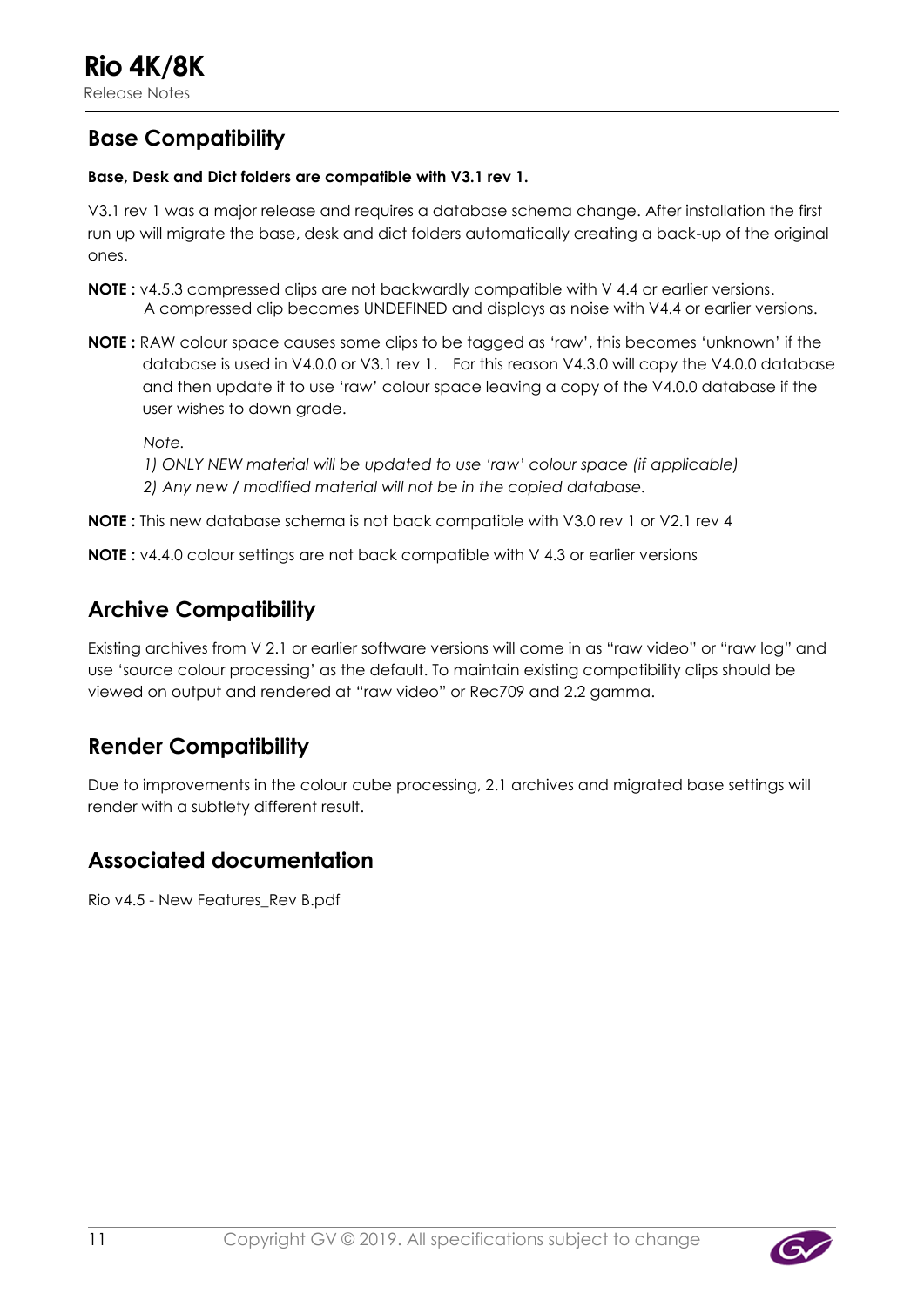# <span id="page-11-0"></span>**Changes this Release**

### <span id="page-11-1"></span>**Issues Resolved in V4.5.5 to V4.5.6**

GENQ-23870 GenerationQ software unable to read Dongle locking code with Windows 7

#### <span id="page-11-2"></span>**Issues Resolved in V4.5.4 to V4.5.5**

- GENQ-22751 conform of AVID media not getting all audio tracks
- GENQ-24317 SDI Splash Screen says SAM not GV

#### <span id="page-11-3"></span>**Issues Resolved in V4.5.3 to V4.5.4**

- GENQ-24118 Use f1 setting DMin to set black level for areas revealed by DVE for log formats
- GENQ-23075 fix Picture not changing when Input Cascade changed. Reset tile xRef cache.
- GENQ-23870:Fix:GenerationQ software unable to read Dongle locking code
- Update to Safenet Sentinel Version 9.4.
- GENQ-22777 added new option to allow user to set which axis to apply tracking to
- GENQ-22774 fix Paint cutouts functionality when changing cutout via numeric id being the wrong way round when 'only' is off/on
- GENQ-21404:fix:DNxHR mxf imported has corruption .Added 10bit profile handling across all dnxhr formats

#### <span id="page-11-4"></span>**Issues Resolved in V4.4.15 to V4.5.3**

- GENQ-23836 CUDA Out of Memory CRASH
- GENQ-24077 F1, user guide is disappeared in F1
- GENQ-23206 I/O Export, crash happens by export empty audio track as prores
- GENQ-22348 Edit, Desktop, cannot change input channel with 32ch audio
- GENQ-23374 Export, DNxHR codec list says '1920x1080' regardless source clip resolution
- GENQ-23362 UI, Edit, "FX loop" tip appears on VO icon
- GENQ-23241 UI, V1 box overlaps on fps box by show blue bar on desktop clip

#### <span id="page-11-5"></span>**Issues Resolved in V4.4.1 to V4.4.15**

- GENQ-23120 Respeed, crash happens by render HD clip with Alchemist
- GENQ-22751 conform of AVID media not getting all audio tracks
- GENQ-22093 I/O Conform, crash happens by re-conform after edit
- GENQ-22029 Respeed, Alchemist rendering speed with SHV clip is too slow
- GENQ-22327 Fix DPX import 2880x1620 RGB
- GENQ-21346 Rio software does not automatically eject tape during a multi-tape conform
- GENQ-23099 Plenty of stuffer process event appear during playout
- GENQ-23069 DPX import crash
- GENQ-22824 Cine-expand memory issue
- GENQ-22929 Utility Average get dark as step value gain

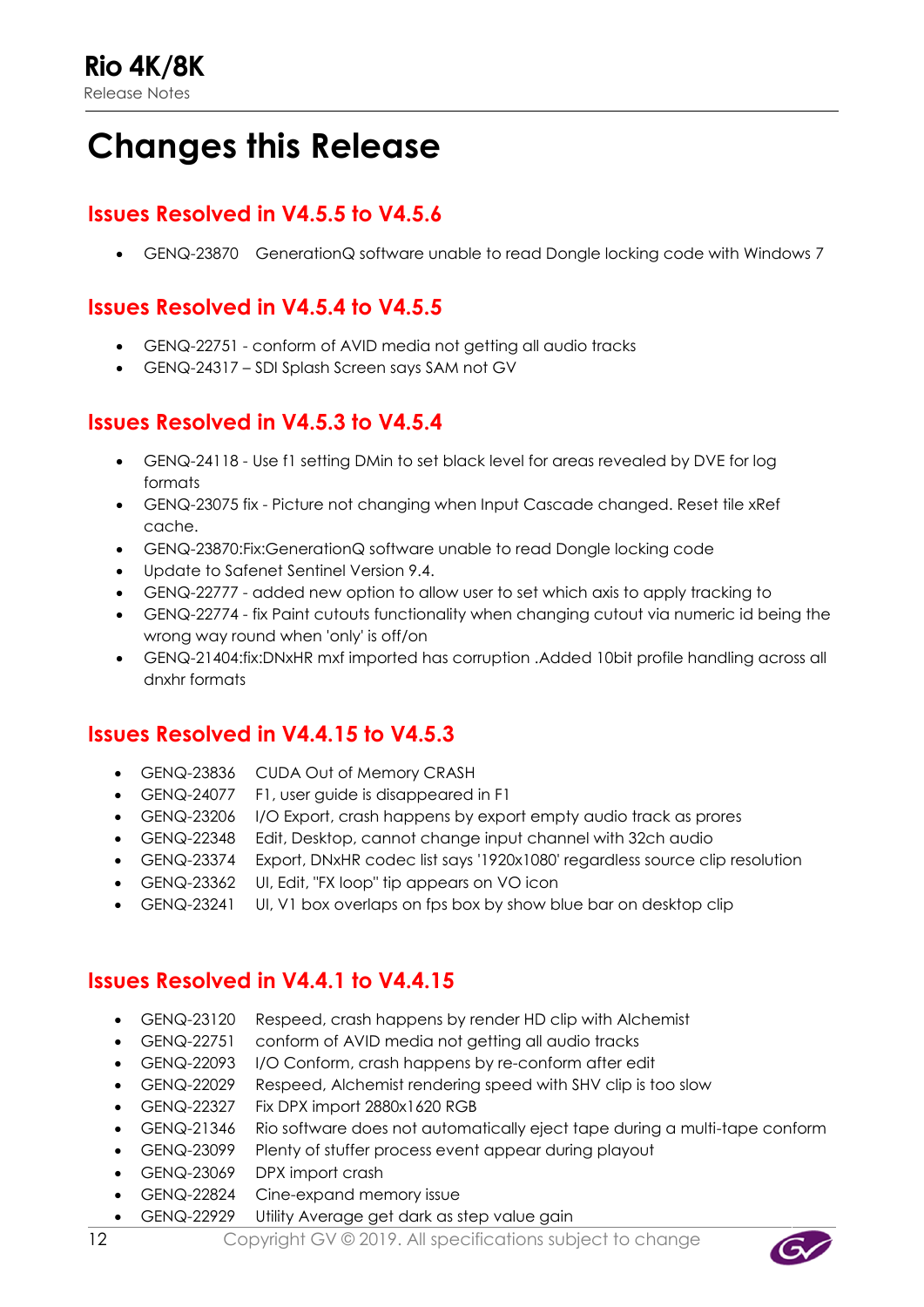**Rio 4K/8K**

- GenQ-22794 LUT buffer read error
- GenQ-23270 DPX import has corruption in random frames
- GENQ-23209 I/O Import, imported 1998x1080 sized dpx becomes noise
- GENQ-23202 Crash exporting video-only clips as ProRes problem can cause the mov export to try and make audio on a video-only clip
- GENQ-23153 Scrolling message in log ' setPlaneFormat '
- GENQ-22769 GenQ Fails to Boot on Windows10. Some upgraded Windows 7 machines are missing OpenCL and OpenGL32 dlls.
- GENQ-23083 TCC detection removed
- GENQ-22755 VDS Synapse plugin Sapphire disappear
- GENQ-22561 Rio8K : rendering stop and freeze
- GENQ-22577 VV4.4 Conform picks only audio source Ch1 against all 8 audio channels PremierePro 11.0.2 aaf
- GENQ-22802 When export materials that originaly Arri Alexa, the exported DPX files has a source timecode plus 40 hours (+40H)
- GENQ-22891 Audio only respeed maths wrong changing process
- GENQ-22838 Audio only stretch doesn't render
- GENQ-22898 Re-speed, audio re-speed process more than 200% never stops
- GENQ-22899 Re-speed, extra boxes of audio re-speed settings are not appeared
- GENQ-22734 Out of Process plugins not recognized on startup
- GENQ-19911 Rio 8k, I/O Record, cursor response is too heavy for select audio channels
- GENQ-22499 I/O Conform, error "no clip found to conform" appears when need to record next reel
- GENQ-20477 Adjusting Garbage Matte Keyframes Sluggish
- GENQ-22739 DPX RGB export drop in quality
- GENQ-22826 DCP out with colour space selection on output as per export (such DCI XYZ colour space.)
- GENQ-22773 RIO 8K Random Line noise
- GENQ-21243 Add Clarity to Audio Timeline
- GENQ-21572 Intermittent Crash rendering on Windows 10
- GENQ-21517 Rendering crash on Windows 10
- GENQ-22788 CUDA working with GTX Pascal cards
- GENQ-22732 Crash swapping close captions to empty Edit time line
- GENQ-22619 YUV legal , preview update when in source mod
- GENQ-22682 Editing a floating clip to timeline resets scrollbar offsets
- GENQ-22608 RIO 8K, Avoid double quad split, wait for msg to finish
- GENQ-22703 RIO 8k , Incorrect Audio heard at Beginning of play
- [GENQ-22582.](http://tracker.s-a-m.com/browse/GENQ-22582) Edit, highlighted audio track box is not reset when a new clip is loaded on timeline
- [GENQ-22610](http://tracker.s-a-m.com/browse/GENQ-22610) Colour, added a registry setting to disable the automatic migration from "YUV legal" to "Soft Clip"
- [GENQ-21465](http://tracker.s-a-m.com/browse/GENQ-21465) Supporting rendering of multiple clips and variation in clip length in
- [GENQ-20152](http://tracker.s-a-m.com/browse/GENQ-20152) 32 Mono audio tracks. I/O Record, audio assign goes wrong with preset 32-2 when re-entry to record menu
- [GENQ-22621.](http://tracker.s-a-m.com/browse/GENQ-22621) Edit, crash happens by press Track Visibility with 3 frames timeline
- [GENQ-22618.](http://tracker.s-a-m.com/browse/GENQ-22618) Edit, crash happens by close Audio Track Visibility with 1 frame timeline
- [GENQ-22573](http://tracker.s-a-m.com/browse/GENQ-22573) LUTs, re-implement support for SpeedGrade .look files
- [GENQ-22604/](http://tracker.s-a-m.com/browse/GENQ-22604)[GENQ-22597](http://tracker.s-a-m.com/browse/GENQ-22597) Edit, enable box of Audio Track visibility is turned on by clear timeline after tick audio track off

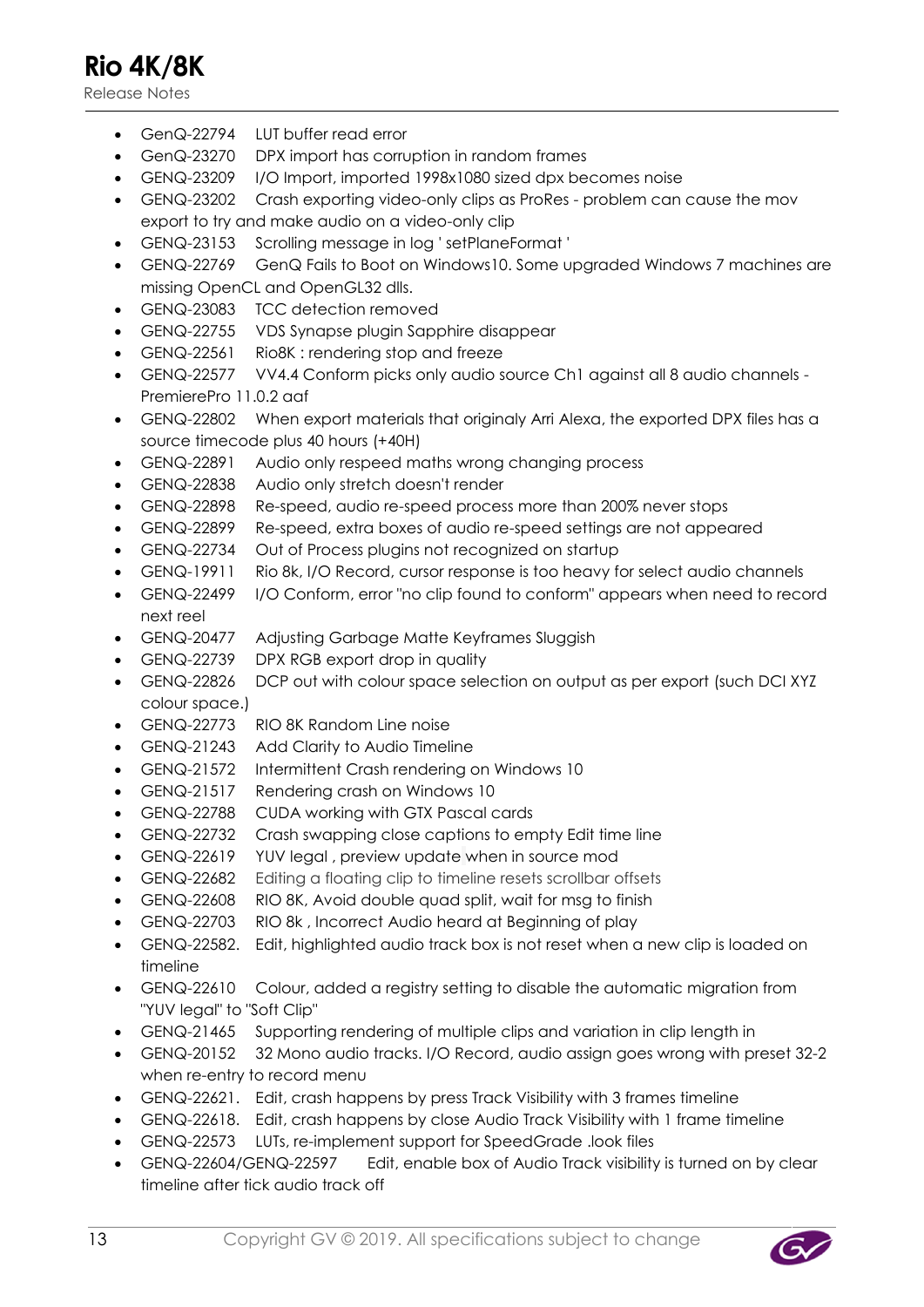**Rio 4K/8K** Release Notes

- [GENQ-22601.](http://tracker.s-a-m.com/browse/GENQ-22601) 32 mono audio tracks: LED state is not on when restarting with hidden tracks. Synch the LED state
- [GENQ-22594/](http://tracker.s-a-m.com/browse/GENQ-22594)[GENQ-22595](http://tracker.s-a-m.com/browse/GENQ-22595) Edit, Desktop, loop crash happens by hide track on desktop clip and press add video on timeline after modify Audio Track Visibility
- [GENQ-22591](http://tracker.s-a-m.com/browse/GENQ-22591) MLT FX Tracker, 3-D setting goes back to Affine after restart
- [GENQ-22585.](http://tracker.s-a-m.com/browse/GENQ-22585) Edit, highlighted track is still active after hide.
- [GENQ-22587](http://tracker.s-a-m.com/browse/GENQ-22587) MLT FX Tracker, red messages appear in a log by Mocha tracking
- [GENQ-22566](http://tracker.s-a-m.com/browse/GENQ-22566) Cloud tracker: cloud and optical flow always defaults to affine.
- [GENQ-22562](http://tracker.s-a-m.com/browse/GENQ-22562) MLT FX Tracker, many red messages appear in a log by tracking. Make the logging conditional on log category
- GENQ-22537 Cloud Tracker GPU crash with RGB 8bit clip "(raw video)" + Source Colour processing
- [GENQ-22646](http://tracker.s-a-m.com/browse/GENQ-22646) MLT Tracker: delete homograph key frames deletes all key frames when only in or out is marked
- [GENQ-21647](http://tracker.s-a-m.com/browse/GENQ-21647) Support for third-party LUT formats
- GENQ-22758 Settings, "Replace Pan & Scan with DVE" appears in Settings Option page
- GENQ-21945 Imported WMV has wrong colours
- GENQ-21796 I/O Import, imported wmv clip becomes green and magenta
- GENQ-22061 Colour palette not working in Scribe
- GENQ-21339 MLT FX Colour, curve point has time lag to start moving
- GENQ-21241 3d stereo, muted enable box is brighter
- GENQ-21409 MLT FX Plug-ins, Sapphire rendering speed becomes slower than V 4.0.0
- GENQ-20198 I/O Import, soft mounted F55 clip colour becomes wrong by change colour space
- GENQ-20196 I/O Import, Loaded F55/F65 file colour is wrong
- GENQ-20792 Mute track using the Neo panel is not working
- Paint, Only supports over-range values for integer based clips
- GENQ-21701 Chroma level not change when Black/White is changed on YUV clip.
- GENQ-22176 C700 canon Raw not importing
- GENQ-21881 Tracker \_ Offset when tracking different canvas size set
- GENQ-22315 Colour, lift control is too sensitive when render format is set to Hybrid Log-Gamma
- GENQ-21209 I/O conform, converting failed to aaf when 1st event's duration is 0
- GENQ-22311 Cineon Log curve does not match Nuke
- GENQ-21397 Playout to Tape stop from 59.94i/59.94p to 29.97i
- GENQ-22136 Cadence of 2-3 pulldown is wrong with Corvid88 installed machine.
- GENQ-22516 I/O Export, exported input key is white as prores 4444
- GENQ-22280 Khuna SWS files import for UHD resolution
- GENQ-22180 Closed caption export errors in CEA708 stream
- GENQ-22291 SCC/MCC caption files ignore changed frame rate
- GENQ-20229 MXF soft mount ignores colour space set in import menu
- GENQ-21368 Softmount Quicktime files missing a number of Audio channels
- GENQ-15006 Improvement: MLT FX, straight shape point becomes curve after adjusting points.
- GenQ-22066 Mute & Solo keyboard shortcuts don't work in MLT
- GenQ-22065 Wire frame does not zoom with picture.
- GENQ-22141 Edit, transition image issue
- GENQ-21700 Twixtor and Neat video plugin issues
- GENQ-21843 RED 6.2.2 SDK Update
- GENQ-21916 IO, Import customer supplied MXF, vertical lines seen on clip

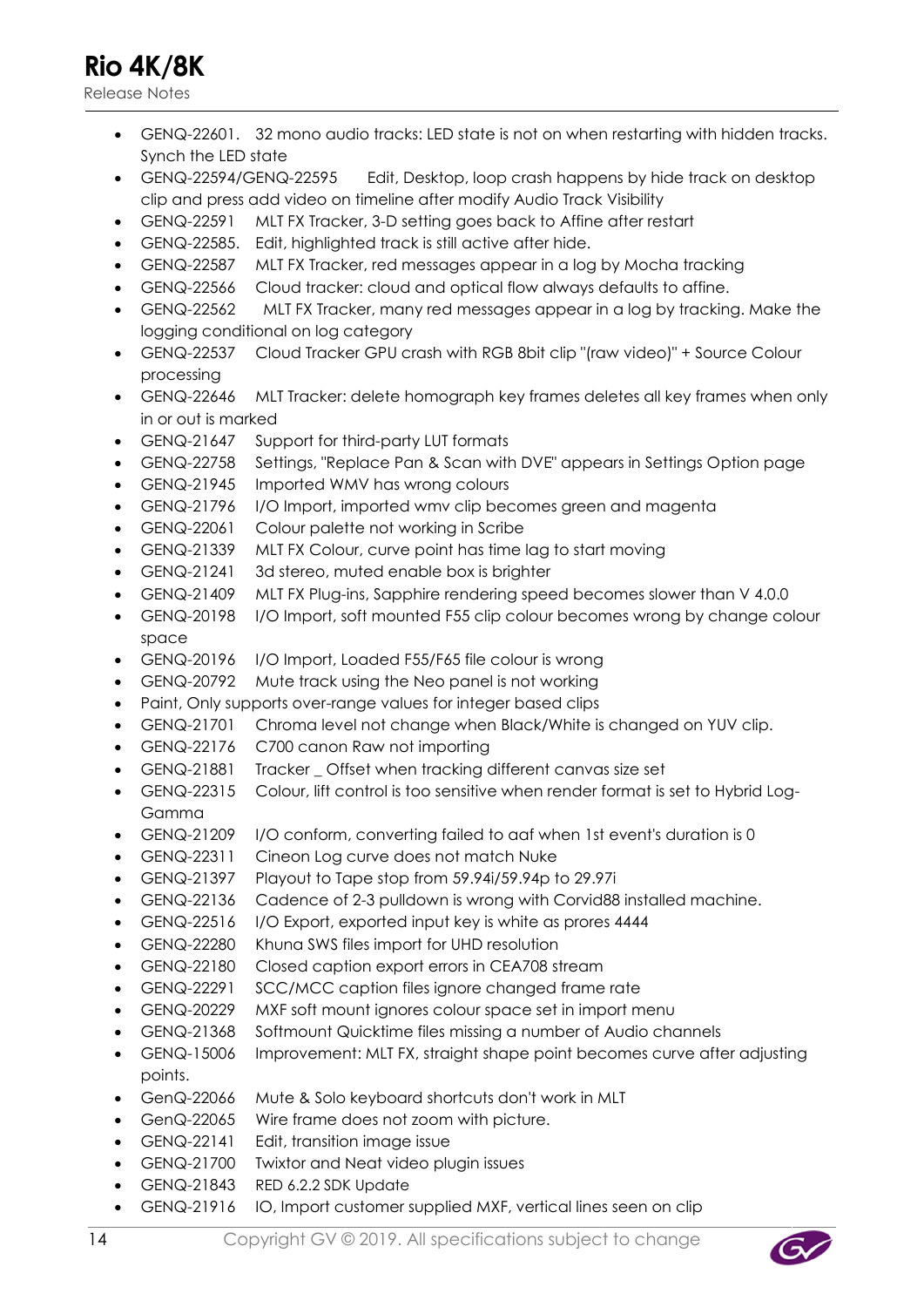### **Rio 4K/8K**

- GENQ-21821 Closed Captions Errors on export
- GENQ-22067 Neo Nano Crash on loading shape pre-sets
- GENQ-21539 59.94fps Video lost sync on playout of long clip
- GENQ-21208 Force Cadence of audio to use the same 5 frame cadence from start of the clip
- GENQ-21843 Red Weapon Helium import
- GENQ-21853 LUT applied with Evidio card on YUV output corrected.
- GENQ-20865 Neo, solo/mute button doesn't work correctly to V2 or upper tracks
- GENQ-21604 MLT colour muted cascade layers switched on incorrectly when software upgraded
- GENQ-21751 Matinee crash
- GENQ-21568 QCIFS disables the SMB on Windows 10 system
- GENQ-21857 Un-rendered segments pre V3.1 rev 11 p11 have different colour look once upgraded to V4.3. Colour settings now as previous version if once set.
- GENQ-21850 Printer lights not functioning in Raw Log
- GENQ-21872 RIO 8K mulit out ignores SDI colour space
- GENQ-21848 CTRL M shortcut toggle between MLT and Edit
- GENQ-21577 CDL is not applied in the correct colour space when in float processing modes
- GENQ-21463 MLT Colour, interlaced clips are corrupt when rendered with float processing
- GENQ-21082 Stereo 3D Anaglyph mode display incorrectly with VG enabled.
- GENQ-18674 Conform R3D filter by R3D rather than all doesn't link to files correctly.
- GENQ-21704 Blend modes functioning with Floating-point clips
- GENQ-21739 EXR export respecting trim sizes.
- GENQ-21759 ProRes export. Re-order tracks so that timecode track is last.
- GENQ-19827 ProRes export, support for splitting audio into multiple mono tracks
- GENQ-21624 MLT FX Graphics, tracked curve by Mocha doesn't move with Linear method
- GENQ-21632 MLT FX Tracker, no target point on image by quick tracking with line
- GENQ-21625 MLT FX Colour, Repeated tracking causes offset to ellipse
- GENQ-21624 I/O, Import, loading DNxHD file cause crash
- GENQ-21071 Clips bin, folder tree display becomes strange with browse mode
- GENQ-21610 Closed captions fails to export because "more frames needed"
- GENQ-21125 Phantom Flex 4k import ( New SDK )
- GENQ-21503 Colour shift when using flowmotion effects
- GENQ-21595 / GENQ-21598 MLT Tracker data of shape has offset when using storyboard settings
- GENQ-21623 MLT tracker possible crash
- GENQ-21529 New UI Text missing from conform menu
- GENQ-21289 EvidIO card look different on output with some media.
- GENQ-21527 Crash on Rio Connect on sharing Raw files
- GENQ 20981 MLT pre-process make cube not functioning
- GENQ-21546 Ability to delete homography key frames in MLT tracker
- GENQ-21550 MLT FX Graphics, gradient rectangle with linear becomes black
- GENQ-21263 EvidIO crop issue with non REC709 clips
- GENQ-21561 MLT FX Tracker , crash with Delete KF all
- GENQ-21562 MLT FX Tracker, tracking data becomes empty loading a clip with track data
- GENQ-21485 DCP speed increase on import
- GENQ-21580 Tracker , old data seen after deletion
- GENQ-21579 MLT FX , Pre-process added not incrementing process number
- GENQ-21590 MLT FX, copied shape is created underneath by shift + drag
- GENQ-21589 2nd shape quick tracking not starting correctly.
- [GENQ-21543](http://tracker.s-a-m.com/browse/GENQ-21543) Cannot restore old Archives.

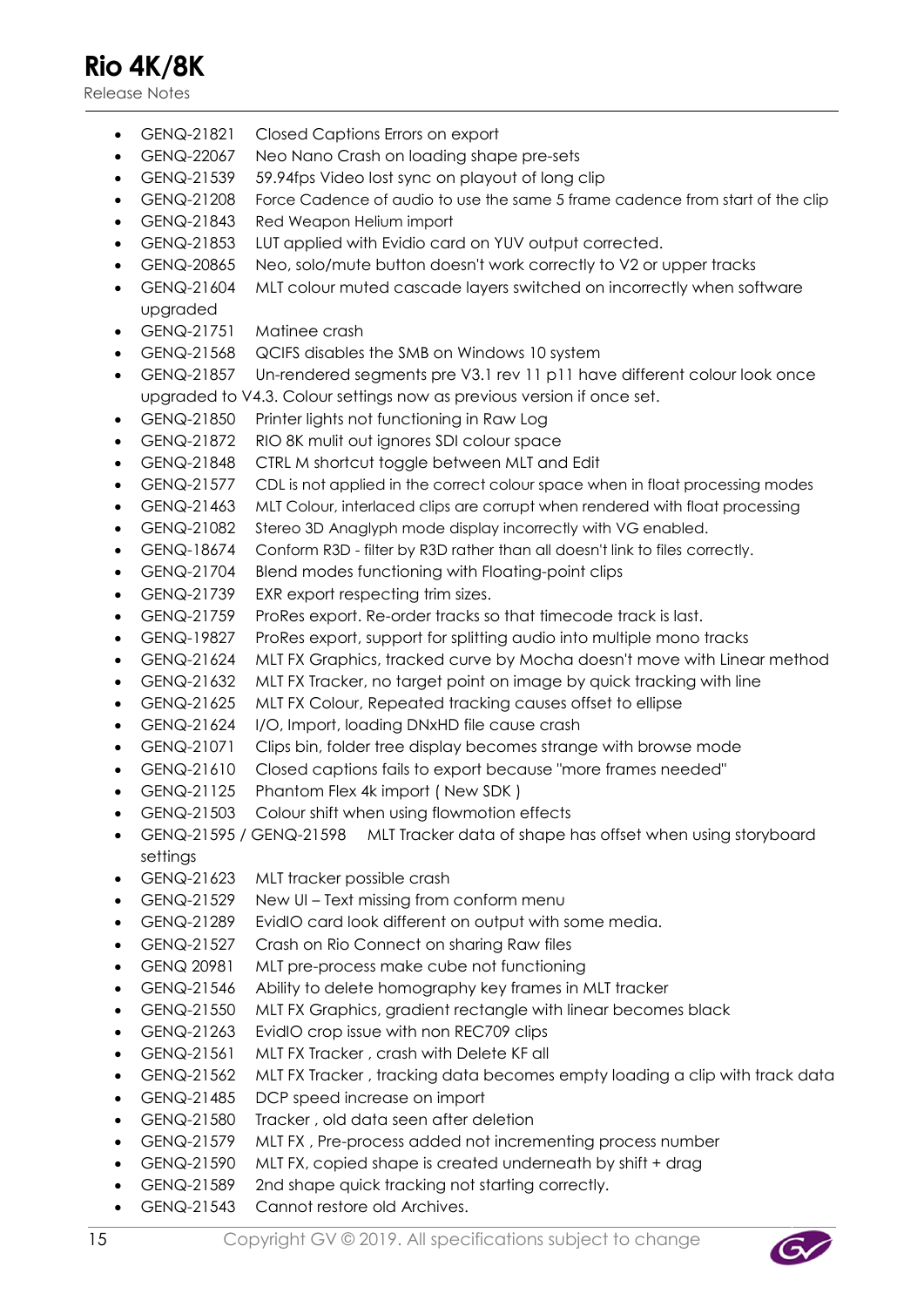## **Rio 4K/8K**

- [GENQ-21804](http://tracker.s-a-m.com/browse/GENQ-21804) I/O Import, soft mounted DNxHD becomes 3d stereo clip.
- [GENQ-19041](http://tracker.s-a-m.com/browse/GENQ-19041) Conforming wrong with audio track when change audio tracks like mix down at offline edit.
- [GENQ-21673](http://tracker.s-a-m.com/browse/GENQ-21673) Keyframe graph and solo button and pick button are disappeared in Effect menu.
- [GENQ-22386](http://tracker.s-a-m.com/browse/GENQ-22386) MLT Colour, registry setting "Limit Cube Size" to reduce size of Make Cube to x33 or x17
- [GENQ-22388](http://tracker.s-a-m.com/browse/GENQ-22388) DCP Out, Annotation set Not set due to space in text
- GENQ-19876 System, image becomes low contrast by 0-1023 with sdi multi out
- GENQ-22381 System, SDI Multi output range becomes wrong when you change colour space

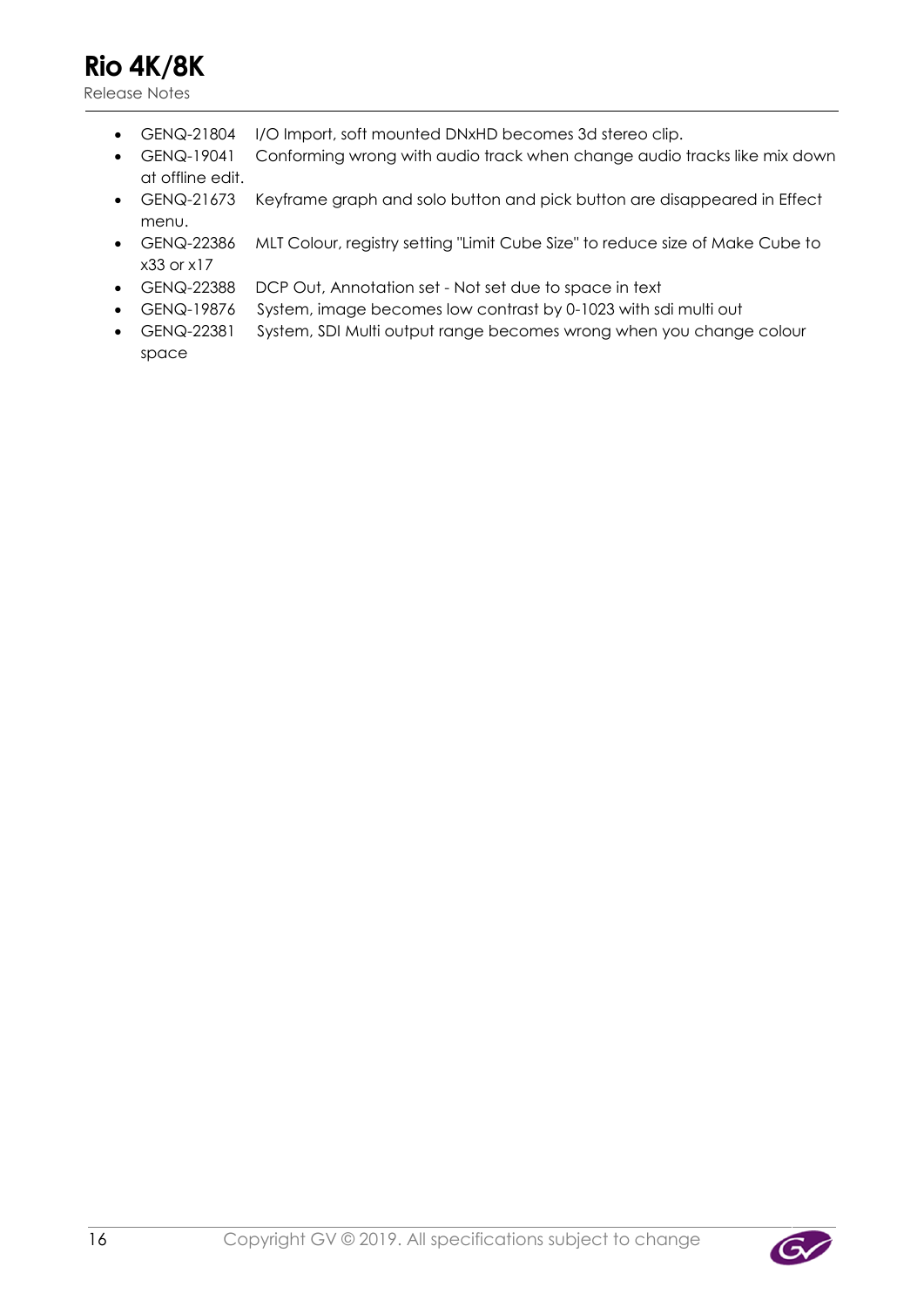# <span id="page-16-0"></span>**Known Issues and limitations**

#### **Limitations of compression**

- Support progressive only
- Support Integer only
- Support HD or bigger size clip only
- Not support recording SDI Multi In 7680x4320 or bigger sized clip in I/O Record
- Import speed can be slower than uncomp
- Rendering speed can be slower than uncomp
- Playout speed of unrendered clip can be slower than uncomp
- Cannot guarantee realtime playout, if clip and SDI output format doesn't match (resolution or colour format, it means mixed resolution timeline as well)
- Cannot guarantee realtime playout with SDI lut or Pan&Scan
- Cannot guarantee realtime playout with Loop/Bounce mode in MLT FX
- Yellow image appears when decoding process failed By importing process is aborted, aborted area of clip has yellow frames
- Cannot guarantee rendering to compression depending on CUDA cards. Sometimes crash happens, or yellow frame is generated. Rio 4k with K20 x2, Alchemist GPU Usage is required to select "CPU Only" for UHD size rendering.

Rio 8k with K80 x6, Alchemist GPU Usage is required to select "CPU Only" for SHV size rendering.

When you need to use Alchemist, please change "Shared GPU" or "Dedicated GPU"

GUI image has 3 frames skip during recording UHD or bigger sized clip

#### **Known issues**

- GENQ-24392 Localise, an error happens by re-localising with extra tails
- GENQ-24059 Rolo compression, playout rendered result as compression is stutter sometimes after rendering
- GENQ-24057 Rolo compression, wipe transition clip to blank as compression has yellow frames
- GENQ-23399 Neo, preset settings of Dolby Vision are vanished after restart
- GENQ-24056 I/O Record, crash happens by select 25fps with 29.97fps SDI inout
- GENQ-24098 I/O Import, crash happens by localise F65 debayer quality high as 2:1 comp with K20
- GENQ-24018 I/O Conform, conformed clip is empty by imported rushes
- GENQ-23301 Utility, over 20 value of Average or Integrate becomes black
- GENQ-23305 Empty segment exists with other frames in the clip ( ghost image )
- GENQ-23085 System, crash happens by nvoglv64.DLL caused a EXCEPTION ACCESS VIOLATION during start up
- GENQ-22740 I/O Export, audio mixdown on/off of prores works opposite
- GENQ-21341 MLT FX Colour, colour is changed slightly between YUV and RGB with Rec.2020
- GENQ-22423 System, installer, disk space doesn't match to Rio software
- GENQ-22405 I/O Import, Imported 119.88fp clip doesn't have set source TC
- GENQ-22020 MLT FX, realtime indicator tells lie
- GENQ-22355 MLT FX Colour, colour result has magenta cast with YUV raw + graphics on blank V2
- GENQ-22362 MLT FX, wrong colour is shown when you change transfer curve in render format
- GENQ-22348 Edit, Desktop, cannot change input channel with 32ch audio
- GENQ-22314 MLT FX, Edit, converted colour result has different chroma level between MLT FX and SDI output

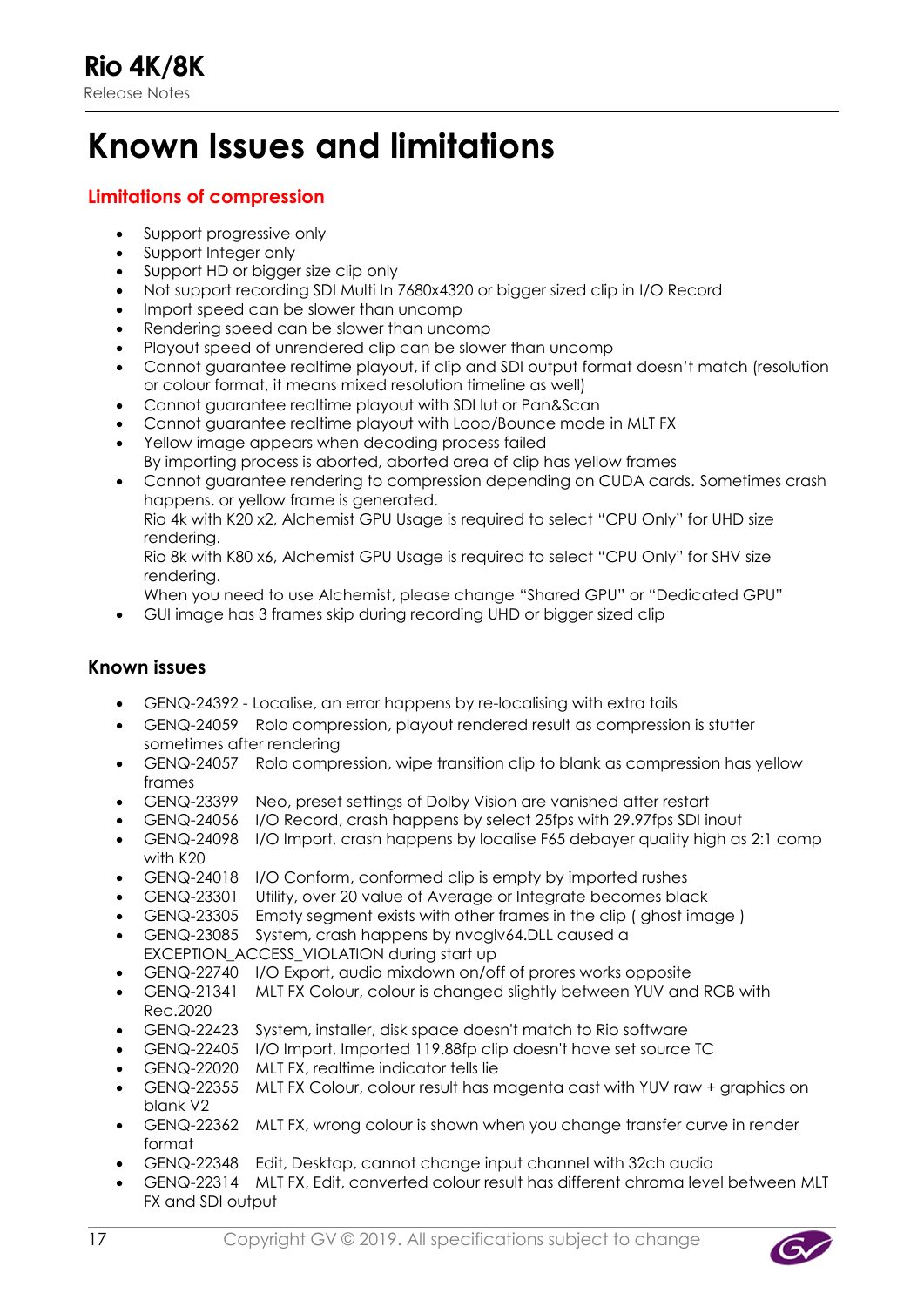### **Rio 4K/8K**

- GENQ-22302 MLT FX, result colour is changed after rendering with source colour processing + DVE
- GENQ-20164 I/O Conform, conform failed by source tc start 00:00:00:00 audio with grey
- GENQ-22488 I/O Export, exported mov file colour is wrong with Avid and Graphic codec
- GENQ-22503 Tangent Panel, highlight display of saved preset is turned off after restart
- GENQ-22461 System, SDI single output doesn't update range and colour by change SDI Multi Out
- GENQ-22097 I/O Conform, convert error by EDL to AAF with certain EDL on Windows10 Rio
- GENQ-22498 MLT FX, Color on SDI changes between Play and Still.
- GENQ-22517 I/O Export, input key is not burned to image by export tif, tga and prores4444 with float clip
- Effects Colour, Only supports Integer Rec.709 colour space clips
- GENQ-22548 I/O Conform, some transitions are ignored by convert from BVE EDL to AAF
- GENQ-22545 Neo Panel, function buttons mapping is broken, if you install tangent panel drive
- GENQ-22544 MLT FX Colour, outside of shape becomes green and magenta by preprocess with YUV clip + source colour processing
- Expected Operation: GENQ-22396 MLT FX Colour, soft clip setting doesn't link to "Default YUV Legal Colour State" in F1
- Rio Gateway does not support EXR workflows through the CIFS interface *Workaround : Use QXMLNET to transfer EXR files through the Rio Gateway*
- GENQ-21050 MLT FX Colour, image is not updated by change input cascade
- GENQ-21217 MLT FX, crash happens by render SHV clip by float processing
- GENQ-21212 MLT FX, SHV clip becomes green with float processing
- GENQ-21339 MLT FX Colour, curve point has time lag to start moving
- GENQ-21378 MLT FX, process menu jumps by scrub timeline
- GENQ-21402 MLT FX Colour, Pre-process doesn't work to Cineon Log clip with Cineon Log render format + source processing
- GENQ-21408 Video Stretch with Key does not remember it's history
- GENQ-21412 Video Stretch with Key does not show Key result correctly
- GENQ-21381 Respeed, it takes long time to start rendering with long clip
- GENQ-21369 MLT FX Colour, YUV legal doesn't work with YUV 10bit clip composite
- GENQ-21527 Rio Connect, crash by open RioConnect bin with shared raw video clip
- GENQ-21485 DCP In, importing speed becomes much slower than V 4.0.0
- GENQ-21528 DCP Out, generate package process doesn't start with clip has audio and IMF/IMP ON
- GENQ-21523 I/O Import, Crash happens by load mxf generated by DCP OUT
- GENQ-21496 DCP In, IMP ON package colour becomes wrong
- Expected Operation: GENQ-21436 MLT FX Tracker, V 4.0.0 Mocha tracker data is changed **You have to re-create on 4.3**
- OFX, overlay doesn't match to effect with desk OFF
- Respeed, Time render result becomes profile one after set profile graph
- Respeed, Keyframe points are not created by Profile Lin In/Out
- HSL fettle curves are affecting image before a colour change has not been applied

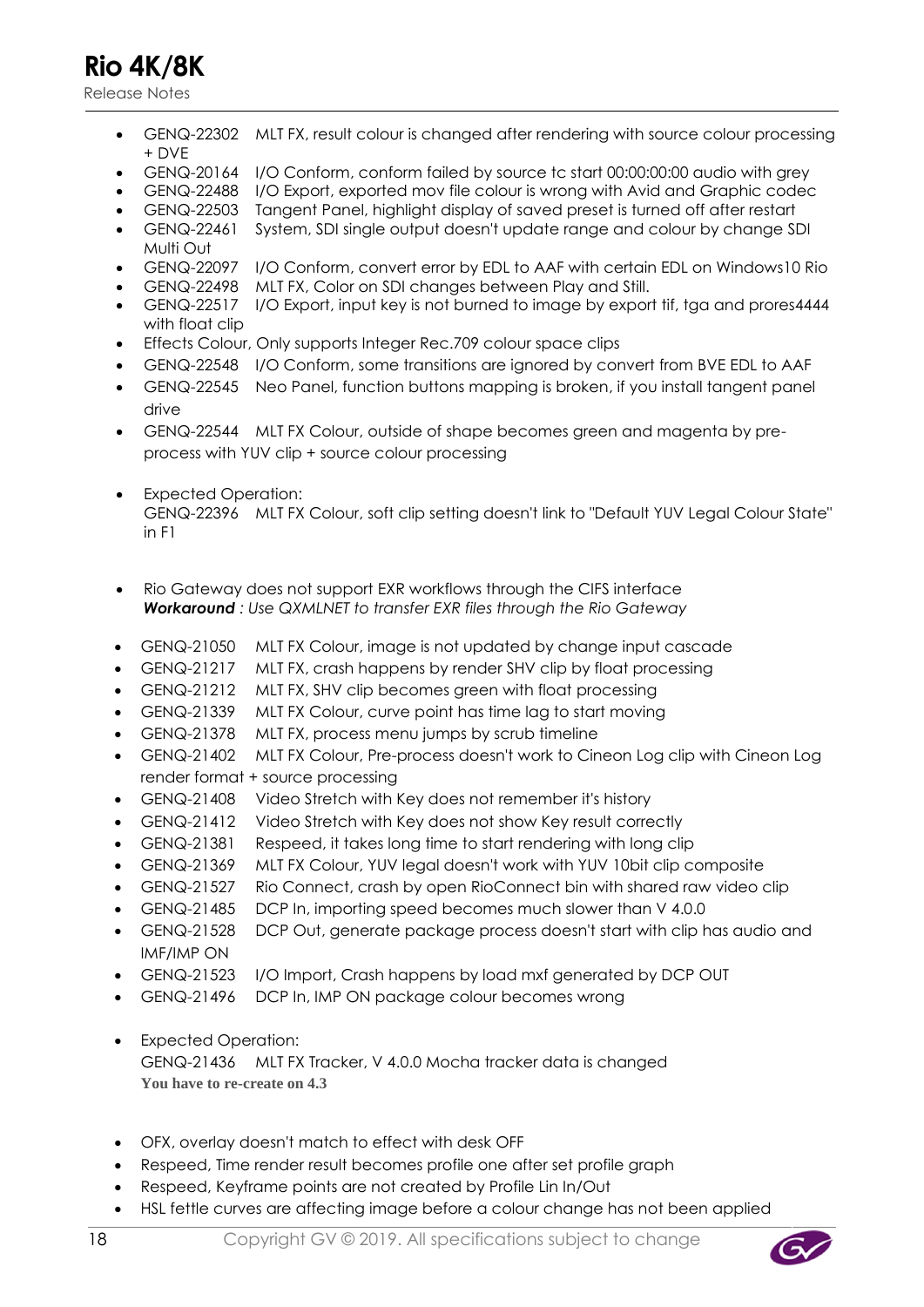**Rio 4K/8K** Release Notes

- I/O Conform, Scan setting of Respeed mode in Effects is ignored
- Unable to soft mount Imports or Archives that contain closed caption data
- Closed caption data removed when performing a partial import
- Edit, Data tracks are decoded and viewed at segment resolution
- MLT FX, Data tracks are decoded and viewed at top most layer resolution
- QPlugins, Float clips are rendered in Integer processing and then converted back to float
- DCP In, Colour space not fully supported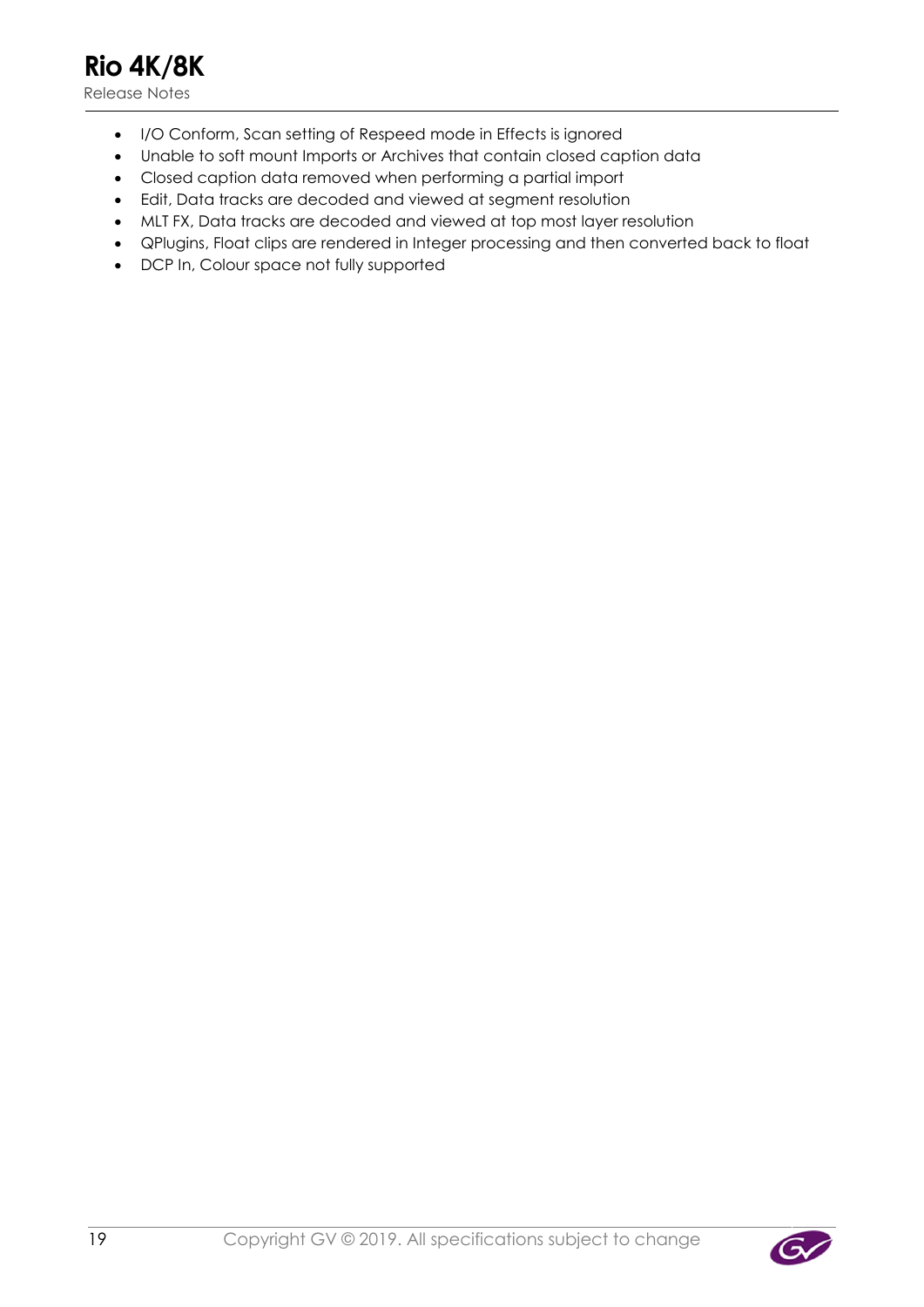# <span id="page-19-0"></span>**Previous releases**

<span id="page-19-1"></span>**New Features and Enhancements in V 4.4.1 to V 4.4.15**

**Alchemist stretch** 

| Time          | $\checkmark$ |                   |              | 00:00:01:00 | Render | Defaults |  |
|---------------|--------------|-------------------|--------------|-------------|--------|----------|--|
| Alchemist     |              | $\vee$ Reverse    |              |             |        |          |  |
| Source Scan   | From Clip    |                   | $\checkmark$ |             |        |          |  |
| Result Scan   |              | Same As Source v  |              |             |        |          |  |
| Render Format |              | 1st Segment       | $\checkmark$ |             |        |          |  |
| Audio ⊠ Fast  |              | $\vee$ Polyphonic |              | v           |        |          |  |

**Settings are available in the RIO setting configuration, for CPU or GPU processing.** 

**CPU –** Alchemist will use CPU only.

| System                        |   |
|-------------------------------|---|
| <b>Memory</b>                 |   |
| Pinned Memory (CPU): 50       | % |
| Alchemist GPU usage: CPU only |   |
| <b>Processing</b>             |   |
| Dynamic Rounding: 8bit only   | u |
|                               |   |

**Shared-** Half of all Cuda cards assigned for Alechemist.

| System                          |               |
|---------------------------------|---------------|
| <b>Memory</b>                   |               |
| Pinned Memory (CPU): 50         | $\frac{9}{6}$ |
| Alchemist GPU usage: Share GPUs |               |
| <b>Processing</b>               |               |
| Dynamic Rounding: 8bit only     |               |
|                                 |               |

Note: When 50% of all cards are set for Alchemist, Alchemist can only use a single card so this results in 50% of all additional cards being unused.

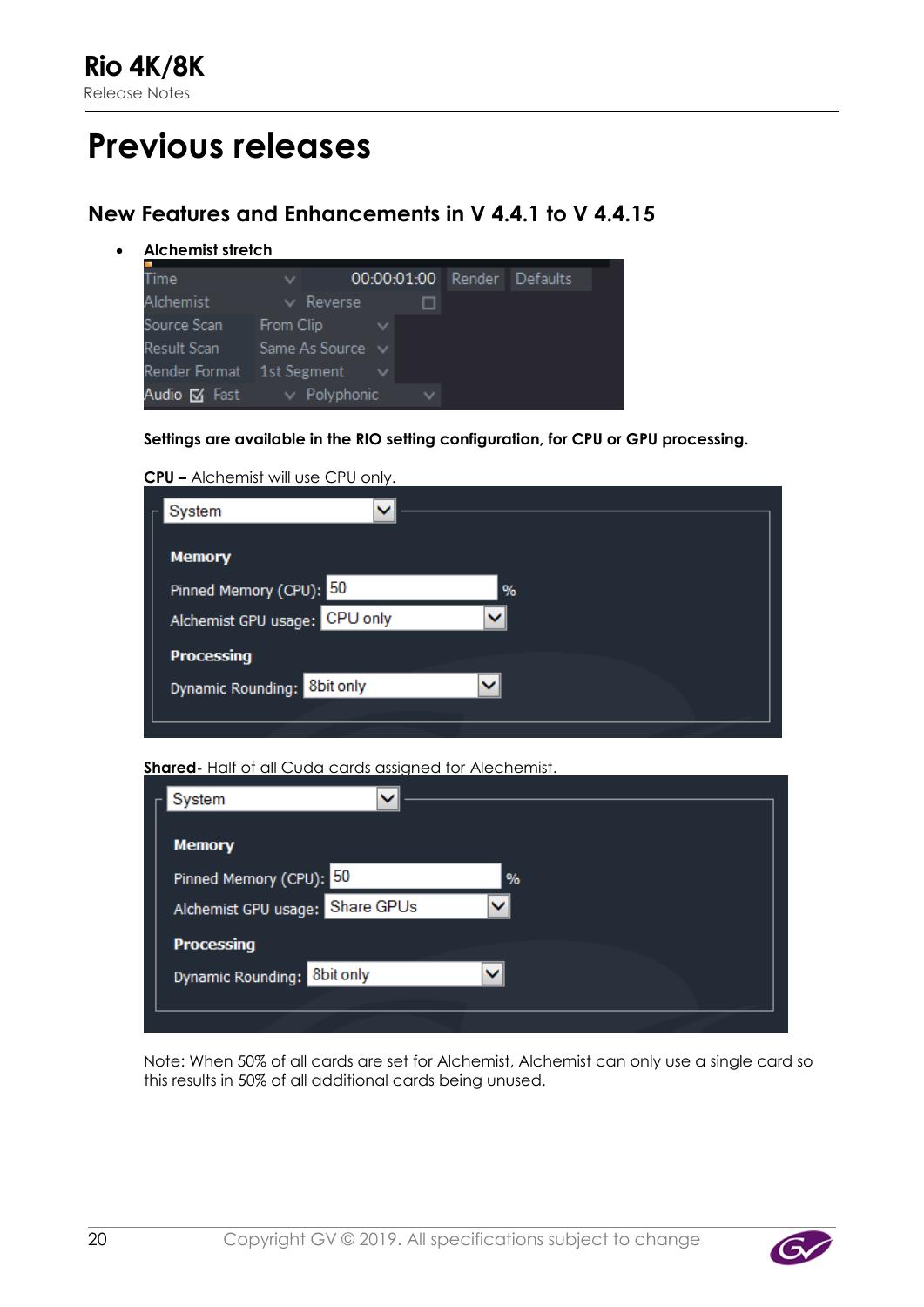#### **Rio 4K/8K** Release Notes

#### **Dedicated GPU–** One Cuda card is dedicated for alchemist use.

If system only has one card, then 1/3 of the single card is dedicated for use.

| System                             |   |  |
|------------------------------------|---|--|
| <b>Memory</b>                      |   |  |
| Pinned Memory (CPU): 50            | % |  |
| Alchemist GPU usage: Dedicated GPU |   |  |
| <b>Processing</b>                  |   |  |
| Dynamic Rounding: 8bit only        | w |  |
|                                    |   |  |

**It recommended by GV if Alchemist is not being used that the setting is set to CPU only.**

- Rebranding for Grass Valley, a Belden Brand
- Selection of Dynamic Rounding for Processing. Disable/8bit only/8bit and 10bit

|                                                 |                      |              | 14.4.6.69 |  |
|-------------------------------------------------|----------------------|--------------|-----------|--|
| <b>Quantel Rio 4K</b>                           |                      |              | Settings  |  |
| System                                          | ◡                    |              |           |  |
| <b>Memory</b><br>Pinned Memory (CPU): 50        |                      | %            |           |  |
| Alchemist GPU usage: Share GPUs                 |                      |              |           |  |
| <b>Processing</b><br>Dynamic Rounding: Disabled |                      | ×.           |           |  |
| YUV legal on the render format                  |                      |              |           |  |
|                                                 | <b>Render Format</b> |              |           |  |
| Preset                                          | HD 1080              |              |           |  |
| Size                                            | $1920 \times 1080$   |              |           |  |
| Pixel Aspect                                    | <b>RGB</b>           |              |           |  |
| Scan                                            | YUV                  |              |           |  |
| Colour Format                                   | YUV (Legal)          |              |           |  |
| Colour Space (raw video)                        |                      |              |           |  |
| <b>Transfer Curve</b>                           |                      |              |           |  |
| Depth                                           | <b>10 Bit</b>        | $\checkmark$ |           |  |
| Save                                            |                      |              |           |  |
|                                                 |                      |              |           |  |

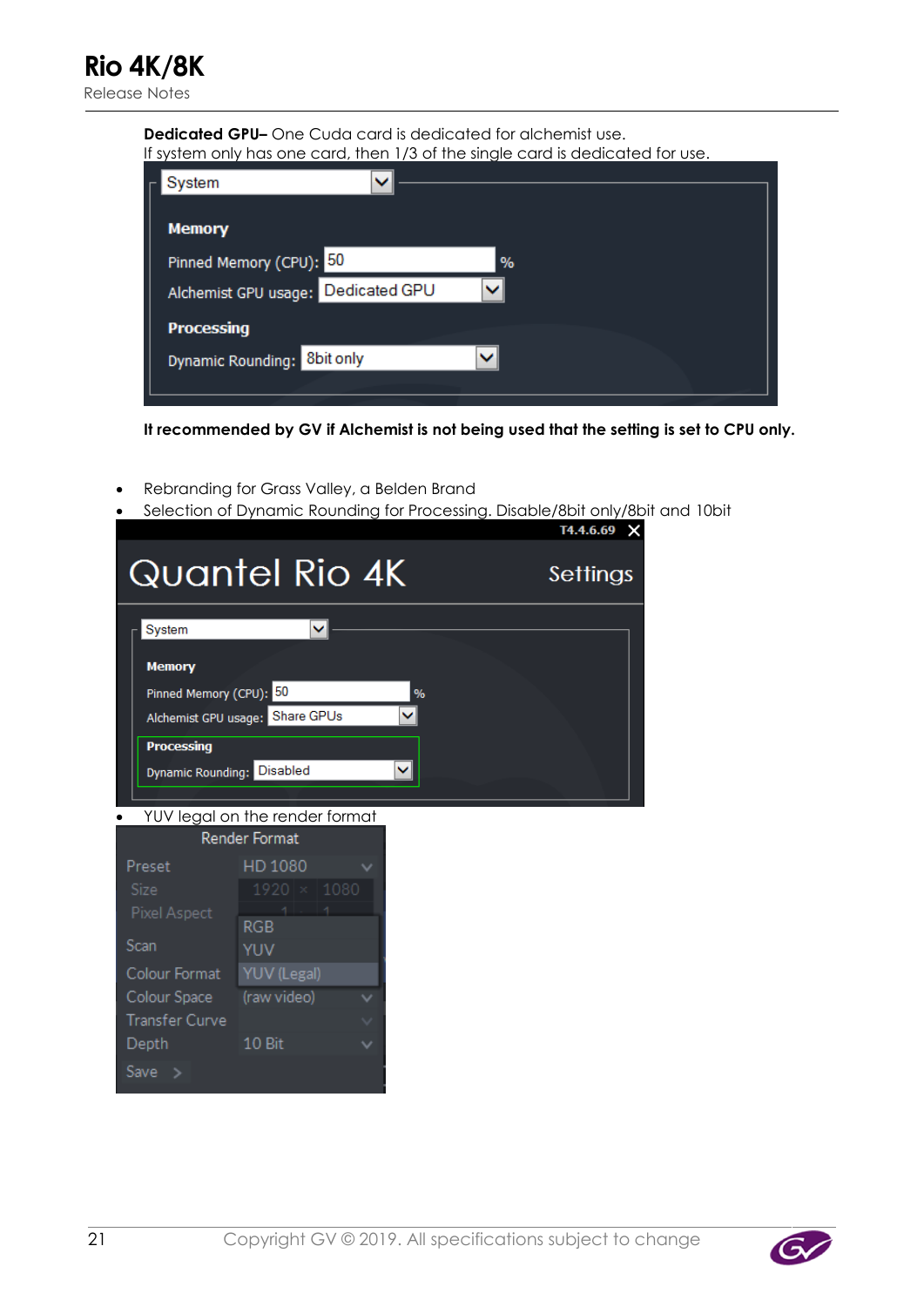**Rio 4K/8K** Release Notes

#### <span id="page-21-0"></span>**New Features and Enhancements in V4.4.0**

- Colour space on Export
- Cloud Tracker
- Extended LUT support
- Tangent panel support
- Colour YUV legal box changes
- Extended 32 channel audio support
- 120p timeline editing support
- Canon v1.5 SDK
- Float clips exported to integer formats

#### <span id="page-21-1"></span>**New Features and Enhancements in V4.3.0**

- RAW Color workflows RAW Video/RAW Log
- New transfer curves added. Now available in all menus.
- New Tracker functionality
	- o Quick track button
	- o Shape homography improvements
	- o Keyframe Graph improvements
- Closed Captions Export Translate 608 into a 708 stream
- Curve is now the default Shape in all menus
- IMF Packaging support via the updated Fraunhofer API
- ProRes Export added 5.1 channel mapping metadata
- Conform MXF alpha channel support
- EXR Export Integer clips will convert to float
- EXR Import defaults to the size of the display window attribute
- Kernel Automation API (Beta)
- Windows 10 Pro Support

#### <span id="page-21-2"></span>**New Features and Enhancements in V4.0.0**

- New re-designed user interface
- New respeed option using Alchemist technology
- Improved Flow Motion respeeds
- All respeeds now with full history
- Conform a choice of respeeds or none at all
- Conform Avid profiled respeeds supported
- Avid re-link to exported MXF files (round tripping)
- EXR Export additional compression options
- 12-bit RGB video output
- Ability to change a rush/segment attribute directly on the timeline
- Conform F1 option to disable SDI
- Avid DNxHR support
- F1 HBR option for MXF files
- Additional transfer curves